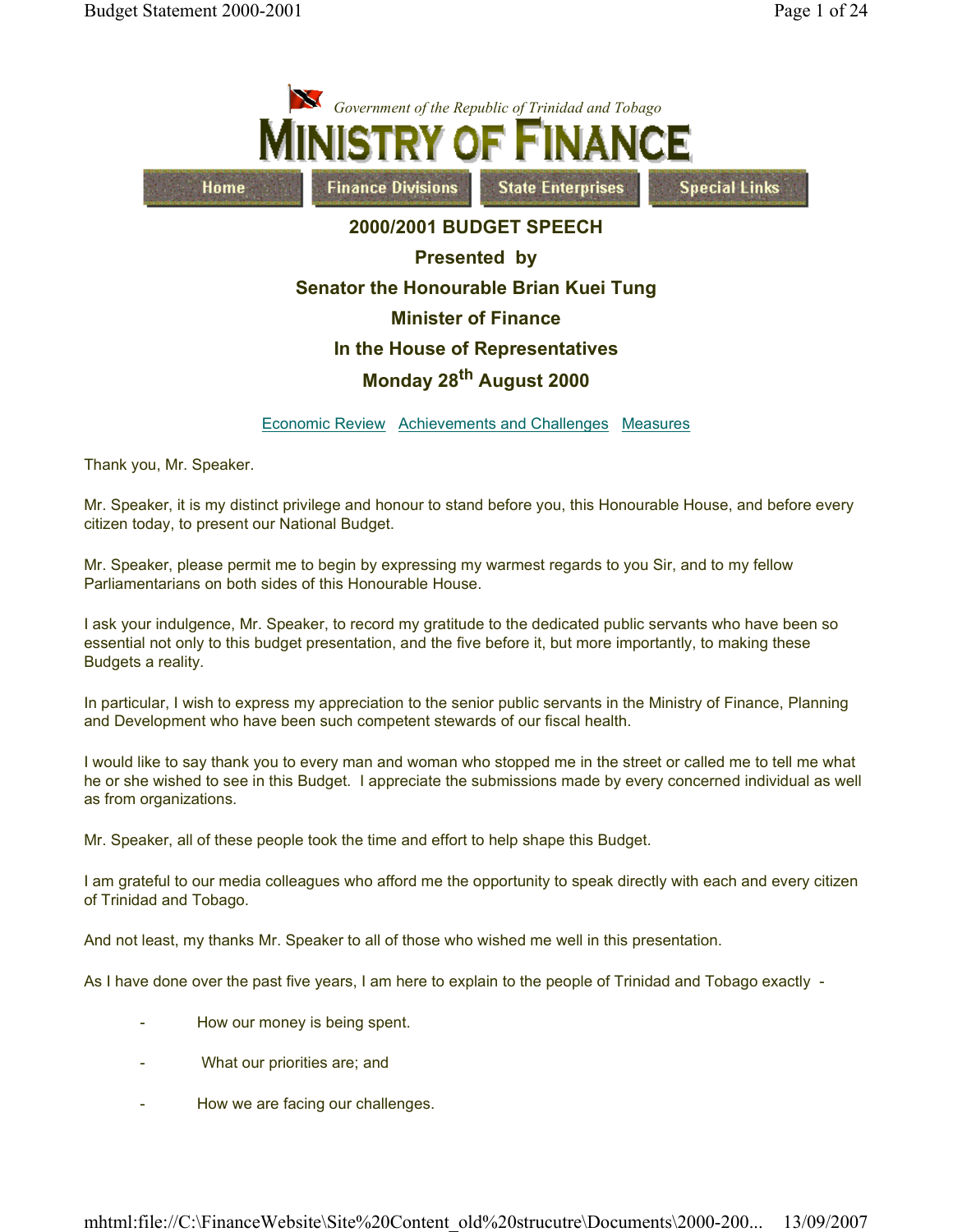Mr. Speaker, five years ago, the people of Trinidad and Tobago voted for change:

- 1. For a government to fight crime.
- 2. For jobs.
- 3. For Economic growth.
- 4. For Schools that worked; and
- 5. For Taps with water.

In the past five years, the people of Trinidad and Tobago, working hand in hand with Government achieved a number of things:

- We increased the police presence on the street;
- We took our children off the street and sent them to school;
- We attacked poverty and took Trinidad and Tobago to Number Five in the developing world on the poverty relief index and
- We also raised the old age pension, not once, but three times.

Mr. Speaker, we did much more:

- We created 60,000 new jobs
- We achieved one of the highest growth rates in the world, Mr. Speaker, and I expect it will be about 7.9% this year
- We reduced inflation significantly
- We reduced taxes
- We doubled foreign investment;
- We reduced the public debt; and
- We more than doubled our foreign reserves.

Mr. Speaker, this record of achievement has not come easy. We have had to make tough decisions. In the middle of the last five years came the contagion effects of the collapse of the Asian economies followed by Russia and Brazil with their unique problems. And in 1998, one of our fundamentals, namely, the price of oil, dropped to nine US dollars against a budgeted price of fourteen US dollars a barrel.

Mr. Speaker, in the past, this would have meant trauma for the people of Trinidad and Tobago.

Investing in people through training and education would have had to be curtailed.

It would have brought our progress to a screeching halt.

And it would have meant the dashing of our hopes, and the collapse of our dreams.

But not any more. We did well, even with such setbacks. Why? Because we tightened our belts and put our fiscal house in order. We stuck to the task and weathered the storm. We kept on growing in conditions that would have sent previous governments reeling, and the country possibly into bankruptcy.

Mr. Speaker, five years ago, I stood before this House and presented this Government's first budget; the beginning of our five-year programme for jobs and growth. At that time the former Prime Minister, and now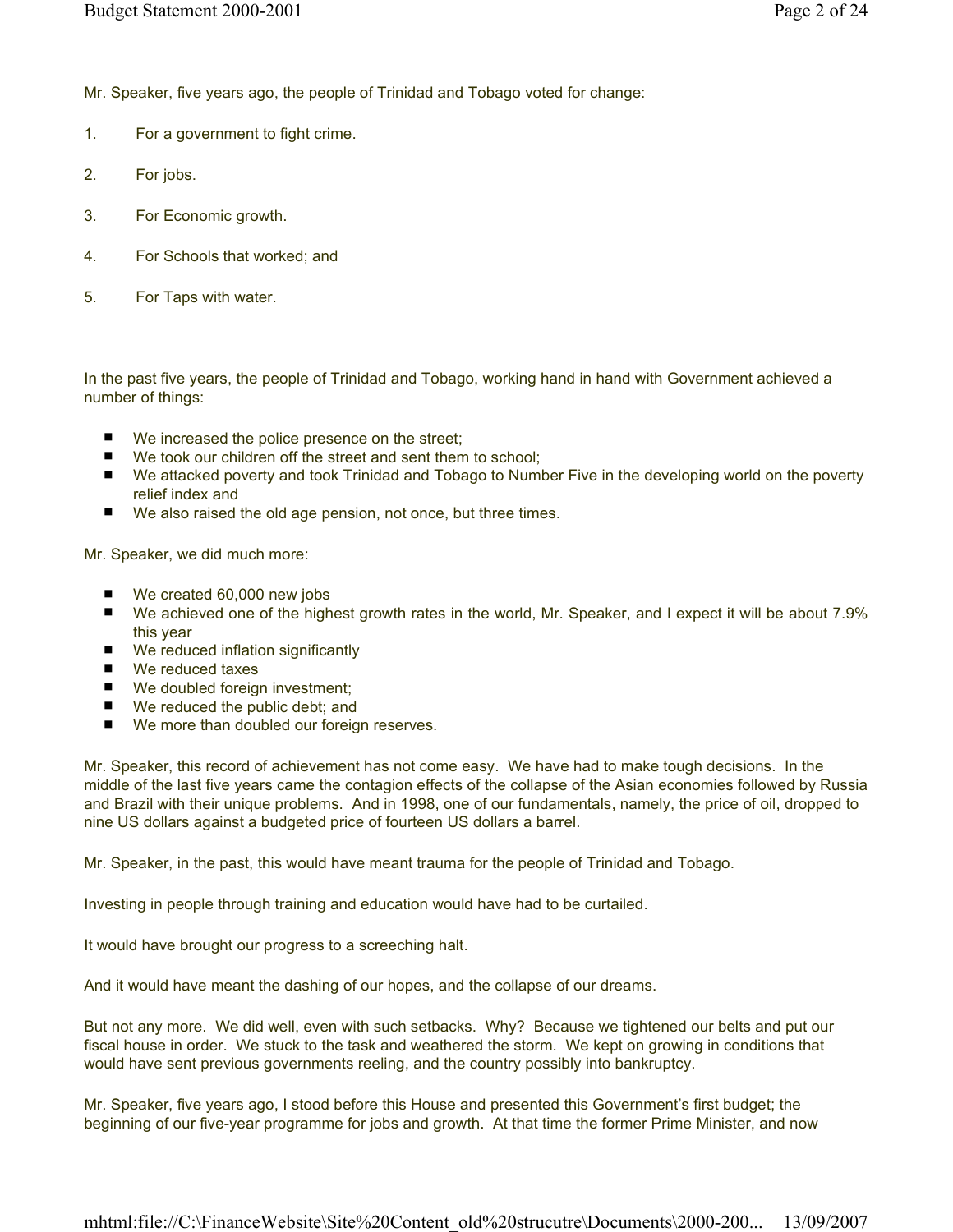Opposition Leader, predicted gloom and doom. He called our programme, and I quote, "wishful thinking," "illusion," "callous treatment with "disastrous consequences," unquote. These words are found in the Hansard of January 15, 1996. And every year thereafter, he has made the same prophecies of gloom and doom.

Fortunately for the people of Trinidad and Tobago, Mr. Speaker, the passage of time has not been kind to his predictions.

Mr. Speaker, let us contrast those words of gloom and doom with what the world is saying about Trinidad and Tobago.

The International Monetary Fund which has had to bail out the country in the 1980's, now praises our performance. Here's what the IMF says and I quote: "steady economic expansion over the past five years," "a foreign investment boom," and "the soundness of the fiscal and monetary policy stances," unquote.

The New York Times, the most influential newspaper in the United States writes and I quote: "While much of the rest of the English-speaking Caribbean worries about making ends meet, this twin-island nation… is experiencing a burst of investment and growth…. Emerging as the region's foremost economic success story," unquote.

The United Nations Development Program now rates Trinidad and Tobago in the top five developing nations in the world for the way we have, and I quote, "overcome severe levels of poverty." unquote.

Mr. Speaker, this is high praise indeed.

Not only growth.

Not only new jobs.

Not only economic success. But also taking care of all of our people.

Every one of us, as citizens of Trinidad and Tobago, has reason to be proud.

Mr. Speaker, what are they really saying?

They are saying that we are better off today.

We are far better off, than we were five years ago, and we can see it.

In the next few weeks, we will hear more predictions of gloom and doom from the Leader of the other side. And I dare say, time will not be kind to these predictions either.

Mr. Speaker, some people expect that this Budget would be a bag of goodies. But this Budget is no such thing. This Budget is meant to be a toolbox, full of the equipment that the people need to build our Nation together.

### This Budget is about Building Trinidad and Tobago For a Better Future, More Jobs, Better Education, More Caring.

Mr. Speaker, let me emphasise the point. This budget is not a radical departure from my previous ones. Rather, this Budget outlines exactly what this Government has been doing so successfully for five years now. Indeed, we are doing more and doing it better for the people of Trinidad and Tobago.

This means:

 $\blacksquare$ Putting people first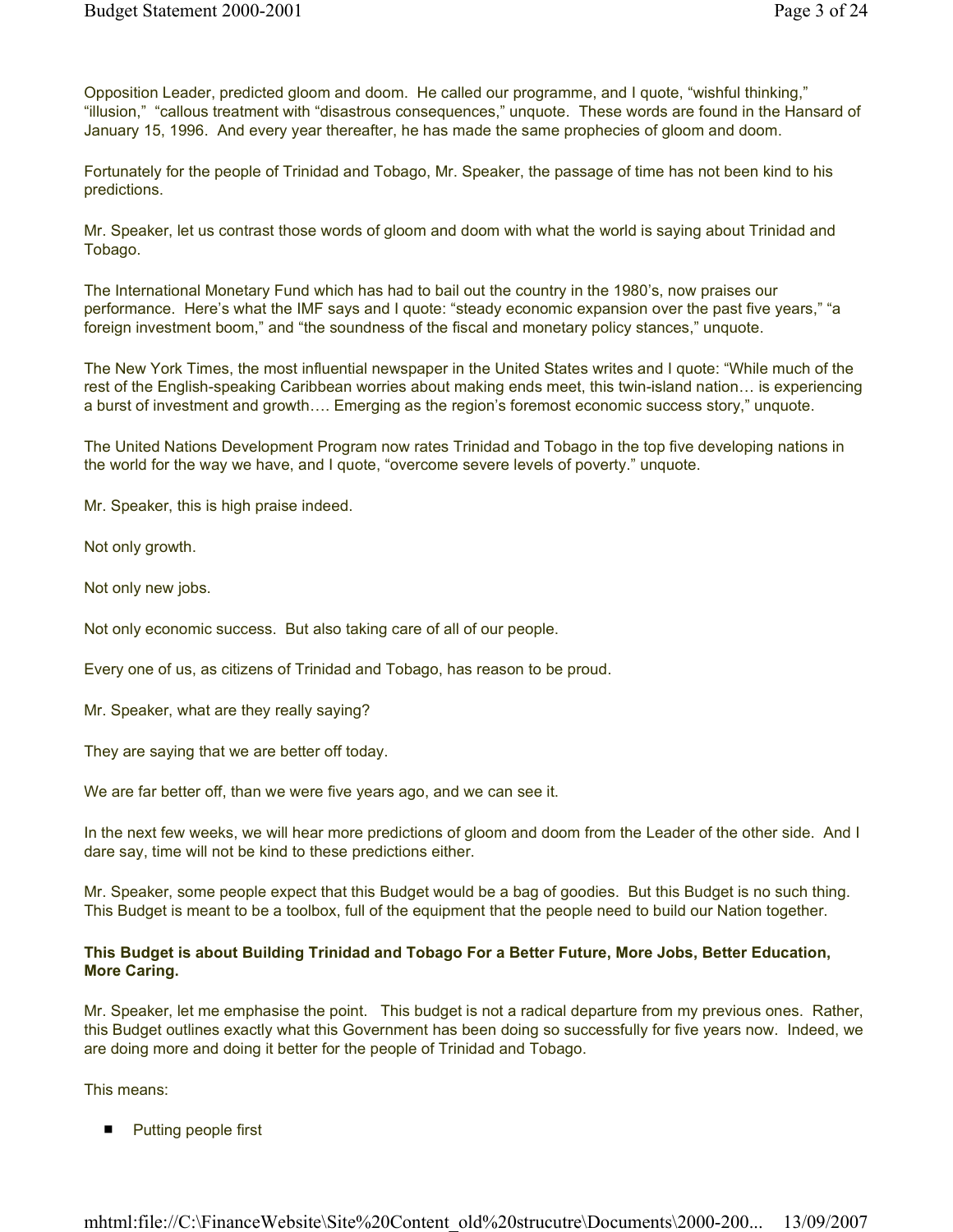- Living within our means
- Saving for a rainy day
- **Promoting economic growth**
- And creating another 60,000 new jobs.

We must do even better. That's what this Budget is about.

Mr. Speaker, when we look at our achievements over the past five years, we see that the people of Trinidad and Tobago have come too far to turn back now.

#### Economic Review

Mr. Speaker, my presentation today comes in four parts. Firstly, it is my duty, and in today's expanding economy, my pleasure, to report where we stand today on jobs, growth, inflation, revenues, and the fiscal conditions.

Secondly, it is my duty, and with today's record of success, my pleasure, to review key sectors of the life of our Nation and report the progress made and the challenges this budget seeks to address.

Thirdly, it is my duty, and with favourable projections endorsed by the IMF, my pleasure, to forecast the outlook for the next five years, if we stay the course and do not turn back.

And fourthly, it is my duty, and with such optimism throughout our Nation, again my pleasure, to introduce the proposed measures. So, Mr. Speaker, let us begin with the review of the economy.

Since December 1995 we have created over 60,000 new jobs in Trinidad and Tobago. The unemployment rate has been reduced from 16% in December 1995 to 12.5% today, even while the labor force is expanding.

This year, we have achieved one of the highest economic growth rates in the world, 7.9%. We see inflation remaining below 4%. Foreign investment is booming.

Our reserves have more than doubled since December 1995, from 652 million U.S. dollars to one thousand seven hundred million U.S. dollars in July of this year.

Mr. Speaker, let us put these achievements into perspective.

#### 60,000 New Jobs

Take jobs, for example. These 60,000 new jobs that we have created since December 1995 are roughly twice as many as we saw from 1991 to 1995. In those years, the unemployment rate averaged 18%; by comparison, from 1995 to now, we have cut the average unemployment rate to 14%, and this year's unemployment rate will be closer to 12%.

These 60,000 new jobs were created over a range of sectors demonstrating the progress we have made to diversify our economy. Nine thousand of these new jobs were created in the construction sector. Ten thousand of the new jobs are in wholesale, retail, restaurants and hotels. You can see them at the Tobago Hilton, or while you walk the streets in Port of Spain, San Fernando and other areas, past all the new shops and restaurants.

Eleven thousand of the new jobs arose in finance, insurance, real estate and related businesses while twelve thousand of the new jobs are in transport, storage and communications.

Mr. Speaker, community, social and personal services sector, which includes teachers, police and the selfemployed, produced 19,000 of these 60,000 new jobs. All of these jobs have been created in the non-oil sector. That is because we have succeeded in our efforts to diversify the economy.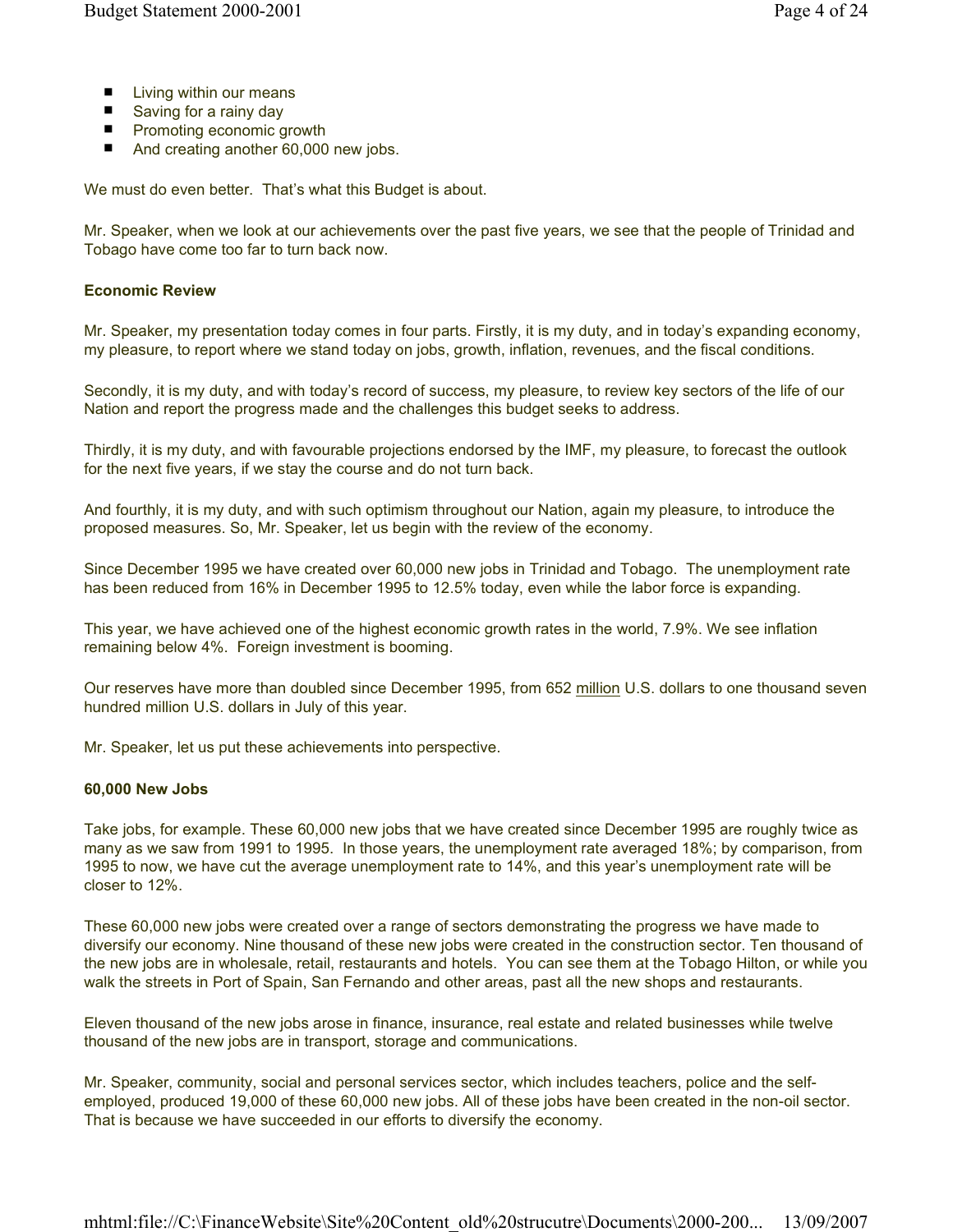The energy sector, both oil and gas, now makes up 26% of our Gross Domestic Product, and all those sectors I have mentioned here, creating those 60,000 new jobs, make up the other 74%.

But having a diversification strategy does not mean that we can neglect our energy sector. Indeed not. We have more than doubled our natural gas production from 600 million cubic feet per day in 1995 to 1.4 billion cubic feet per day this year. Mr. Speaker, we have 15 years of proven reserves of oil and 25 years of proven gas reserves.

### Four Times More Growth

Mr. Speaker, let us look at our country's economic growth rate, which is among the highest in the world. Taking the past five years, and comparing it to the previous five years, makes for a stark contrast.

From 1991 to 1995, our growth rate averaged only 1.4% per year and for two years, it was actually negative. Since December 1995, our growth rate has averaged 5.5% per year, or four times higher than before – never negative.

Now Mr. Speaker, we must not see this as just another statistic. Sound economic growth means opportunity for all. It means providing schools and reducing poverty and progress for all.

A major part of that growth has been our trade success. We have opened up our economy by lowering tariffs, removing barriers, and negotiating favourable trade agreements. We can see the results: greater efficiencies in our domestic production, expansion in non-traditional exports, and real surpluses in our balance of payments.

Growth without inflation, Mr. Speaker, is difficult to achieve. In the earlier period, from 1991 to 1995, inflation averaged 6.6% per year. From 1996 to now, the average is 3.7% per year. As you see Mr. Speaker, we are keeping inflation under 4%.

As for our country's debt, this is down significantly over the past five years, despite the contagion effect brought about by the crises in Asia, Russia, and Brazil, and the single-digit oil price in 1998. In 1995, we inherited a public external debt of one point nine billion U.S. dollars, and we have reduced that debt to one point five billion as of the end of 1999.

 Mr. Speaker, you will no doubt recall that the economic adjustment programme of the late 1980's and early 1990's depended critically on borrowing from the international lending agencies, together with debt rescheduling from our commercial and official creditors.

I am pleased to report to this Honourable House that since 1998 we have fully repaid the International Monetary Fund, and we will make the final payment on our rescheduled debt in September. Mr. Speaker, surely this calls for a celebration.

Five years ago, the world graded our Nation's foreign debt as "speculative." Now, we have achieved "investment grade" status. This is high praise, Mr. Speaker, from two of the world's leading rating agencies, Standard & Poors, and Moody's Investor Services. What are they saying, Mr. Speaker? Not only is the economy better managed, we are far better off than we were five years ago.

High ratings for Trinidad and Tobago means we can borrow on international markets on much better terms and at much lower costs than in the past. In turn, lower debt servicing and lower borrowing costs mean that we can devote a larger proportion of our revenues to investing in our people.

Prudent debt management, low inflation, stable exchange rates, open trade, steady growth – these conditions have helped create what the IMF calls "a foreign investment boom" in our country. In turn, foreign investment creates new jobs, generates new revenue, and helps us build our Nation.

Over the past five years, foreign investment has doubled. Starting at a baseline of 296 million U.S. dollars in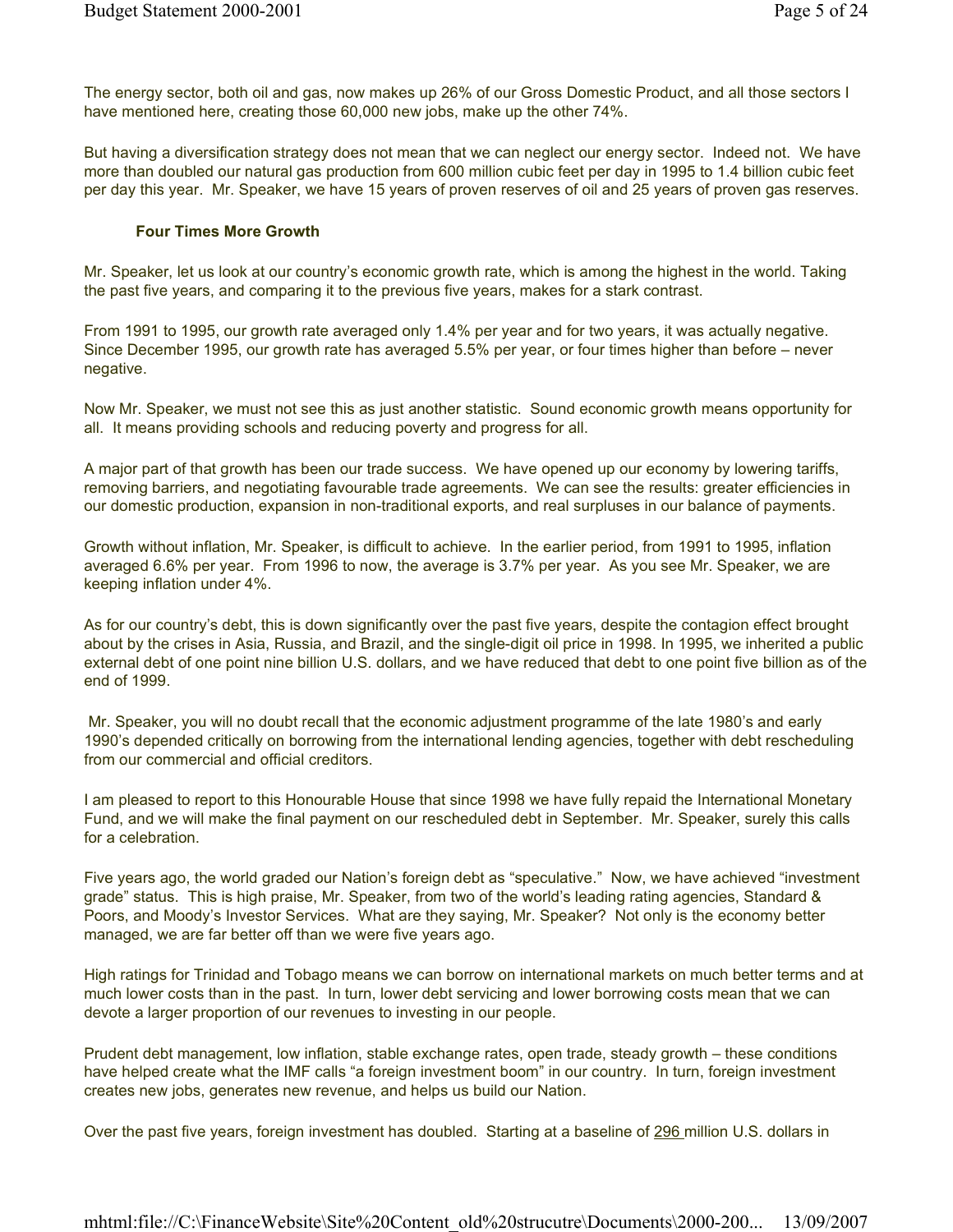1995, we have averaged \$682 million U.S. dollars per year from 1996 to now.

#### Reserves Have Doubled

Mr. Speaker, everyone remembers that time, back in the oil boom of the late 1970's and very early 1980's, when the reserves of Trinidad and Tobago reached nearly three billion U.S. dollars. Money was no problem, said our leaders. Well, money did become a problem, as we all know.

When this Government took office, those reserves amounted to 652 million U.S. dollars. The treasury was not empty, Mr. Speaker, but its pants were hanging loose around some narrow hips after many lean years.

Today, Mr. Speaker, I am pleased to report to this Honourable House, that our Nation's reserves have more than doubled since 1995. As of July this year, our gross external reserves reached 1.74 billion U.S. dollars. A billion dollars more than in 1995.

Mr. Speaker, five years ago, our debt was much more than our reserves. Today, our reserves are more than the debt. What this means, Mr. Speaker, is that five years ago, we owed more than we had. Today, we have more than we owe. Yes, Mr. Speaker, the people of Trinidad and Tobago have come too far to turn back now.

#### ACHIEVEMENTS AND CHALLENGES

Now, Mr. Speaker, I begin the core of this Budget presentation, my review of our Nation's achievements over the past five years.

#### LAW AND SECURITY

Five years ago, Mr. Speaker, crime-fighting was focusing on peripheral issues like banning music in maxi-taxis. Our police were marching around the Red House. The Trinidad Guardian called it the first such protest in the history of Trinidad and Tobago.

Mr. Speaker, this Government pledged to do everything possible to fight crime. Our crime-fighting programme depends on the creation of jobs, providing better quality education and investing in law enforcement. Mr. Speaker, I have already spoken about jobs. Later, I will address education. Here, I want to focus on the part of our crime fighting programme with the most immediate impact. Our focus is on more police, more patrols on the street, and more investment in law enforcement.

We took our officers out of the stations and put them in the community. We increased the Police presence on the streets with 741 new police officers on Foot, Mobile and Highway Patrol. We established the E999 Rapid Response Unit.

Mr. Speaker, we dramatically improved the working conditions of our Police and Fire Services and provided them with the equipment they needed. We built twelve police stations in communities like Maraval and Moruga, plus two new divisional headquarters at San Fernando and Sangre Grande.

We put two hundred new police vehicles on the streets ensuring a speedy response to crime. We are computerising our police records and are building the capacity to use DNA results for investigations and prosecutions.

But the police can't do it alone. Not only do they need the support and help of every citizen, Mr. Speaker, they need appropriate legislative and judicial support. It has taken much effort by this House, but I can report that we have succeeded in modernising much of the legal infrastructure for crime-fighting. We have added laws for the seizure of criminals' assets, so there is no benefit from ill-gotten gains.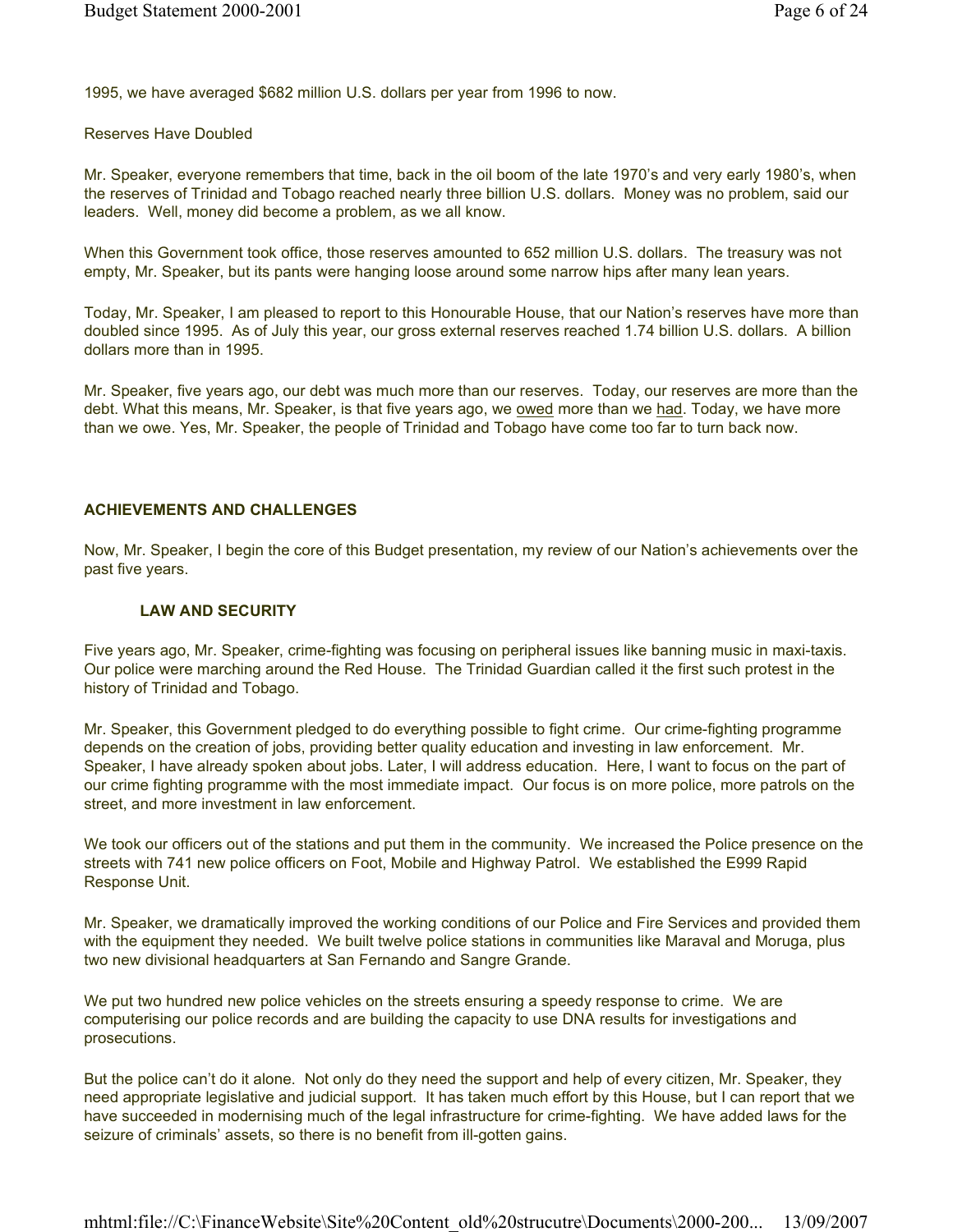And now, Mr. Speaker, drug traffickers the world over know that Trinidad and Tobago is serious about fighting drugs. They are so scared, Mr. Speaker, that reports indicate they are throwing the drugs in the sea hoping that they float ashore.

More seriously, Mr. Speaker, we have to admit that no Government programme can cure human frailty. All of us must take responsibility for our own children, for our own families, and for our own behavior. And we have much more to do.

## HEALTH CARE TO THE COMMUNITY

Mr. Speaker, we have much more to do in health care, too. This Government made a commitment to bring health care to the community. All too often, the old system had our people forming long lines to access health care. Now we are making health care accessible to people wherever they live; this is at the heart of the decentralization plan. We are making health care available when our people need it; and in some communities, 24 hours a day.

Through the Regional Health Authorities, we are delivering primary health care services that are essential, accessible, affordable and equitable. This requires a new level of infrastructure and support services. Let me give some examples.

Mr. Speaker, we have completed substantial improvement works at the San Fernando and Port of Spain General Hospitals. We have commenced design and pre-construction works on the new Point Fortin and Scarborough Hospitals.

We have already commissioned the Mayaro and Couva District Health Facilities, and seventeen similar facilities are either under construction or scheduled for construction in such communities as Cedros and Toco, and Success Village, Laventille. These district health facilities will bring care to the people in their communities, by providing services such as Accident and Emergency, X-Ray, Laboratory, Dental, specialist medical clinics, and physiotherapy.

We have refurbished 31 health centres throughout the country. We are building new centres at St Helena, San Rafael, Freeport, Claxton Bay, Williamsville and Tabaquite.

Mr. Speaker, new buildings are necessary, but not sufficient, to improve our health care. In addition to infrastructure, we have trained health care providers to staff these new facilities.

We are currently training District Nurses, District Heallth Visitors, Midwives, Scrub Technicians, Dental Surgery Assistants, and Dental Nurses to meet our growing needs.

We have successfully introduced a Post Graduate Diploma Programme in Primary Care and Family Medicine at the University of the West Indies (UWI), with a current enrollment of fifteen students and a second batch of twenty five to start in January, 2001.

In the last year, the intake of Nursing Students and Nursing Assistant Students amounted to 320 and 200 respectively. An additional 120 Nursing Students and 100 Nursing Assistant Trainees will be enrolled in November, 2000.

A new Certificate Programme in Advanced Nursing Education and Nursing Administration is due to commence in September, 2000 through the University of the West Indies.

Mr. Speaker, we put thirty new National Emergency Ambulances on the road, significantly improving response times. Mr. Speaker, we have cut the cost of medication for a number of chronic diseases such as glaucoma, diabetes, asthma and arthritis and reduced the cost of health care equipment to our physically challenged citizens.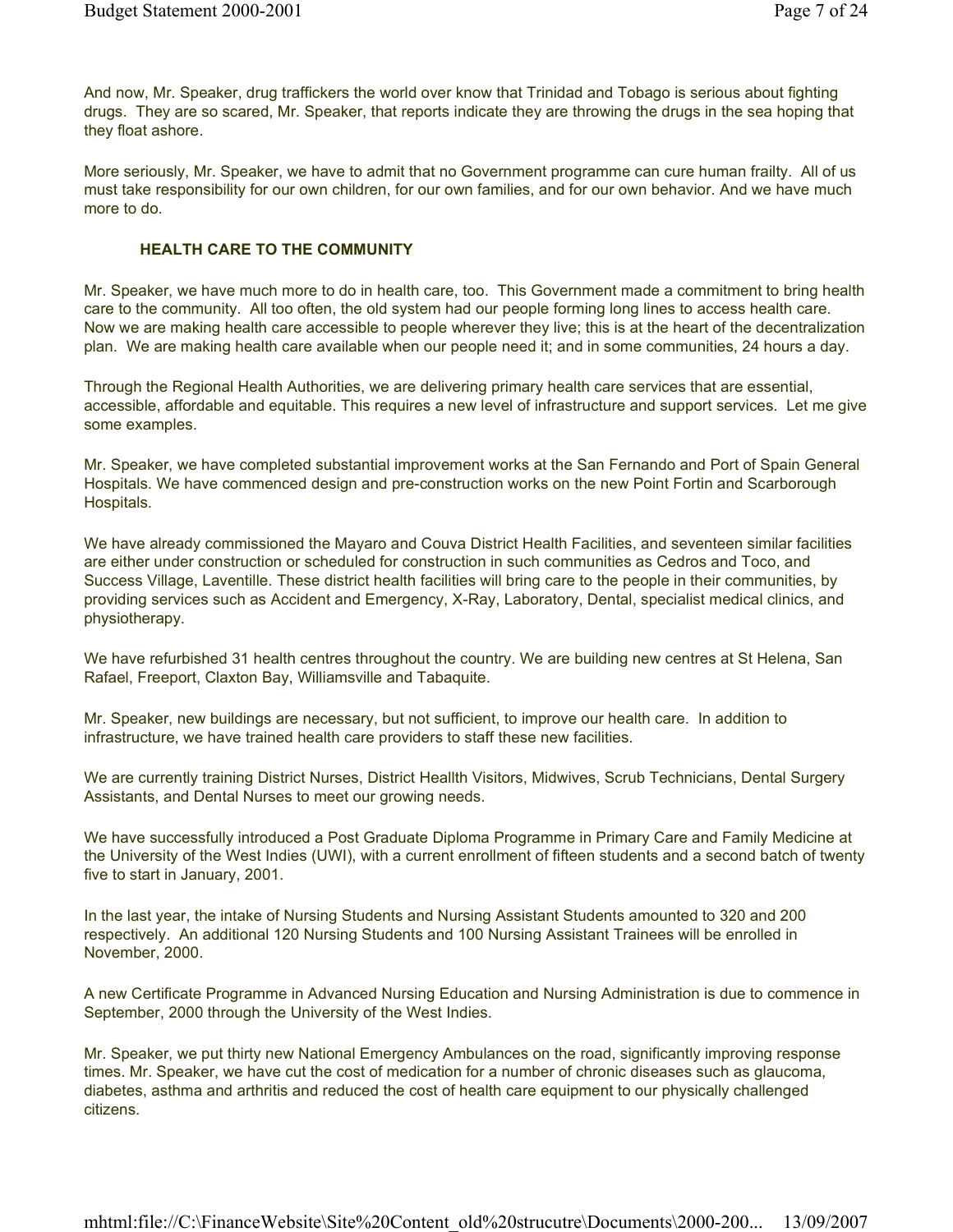We have considerably reduced the waiting list for cataract, prostate and urgent paediatric surgery. In the new year, we will continue to work towards the elimination of the backlog of these surgical procedures.

Mr. Speaker, we have an obligation to test any approaches that will improve health care for our people. Some countries have achieved major advances in health care and especially preventive care, through some form of national health insurance.

This Government will test this approach next year, with a pilot project. The idea is to cover all citizens and so allow them to choose the doctor they want, the hospital they want, the health care facility they want.

Those who are working will be required to make a contribution and the Government will pay the contribution on behalf of those who cannot afford to pay.

The results of this pilot project will help to determine how national health insurance can work here in Trinidad and Tobago. When those results are in, Mr. Speaker, we will have much more to talk about.

Mr. Speaker, our objective is to ensure that Health Care Services are brought as close as possible to the citizen, the family and community; and that such services are easily available, accessible and affordable.

### FIGHTING POVERTY, PUTTING PEOPLE FIRST

Mr. Speaker, I have already quoted the United Nations Development Programme Reports, which ranked Trinidad and Tobago in the Top Five developing countries in the world, for the way we have and I quote "overcome severe levels of poverty." Unquote It has not been easy, Mr. Speaker.

One of the first measures this Government undertook in the fight against poverty was to increase Old Age Pension Five years ago, the Old Age Pension was only \$356 a month. The Old Age Pension had increased only once in the years from 1991 to 1995, and that increase amounted to \$41. Since 1995, we have increased the Old Age Pension not once, but three times. In 1997, we raised it from \$356 to \$420 a month. In 1998, we raised it to \$520. In 1999, we raised it to \$620.

In other words, Mr. Speaker, from 1995 to now, we have increased the Old Age Pension monthly payment by \$264. Yes, Mr. Speaker, our people are this nation's most important resource.

Our approach to fighting poverty is based on providing marketable skills to the individual, family and community, as a long-term strategy.

Across the entire country, we have developed community outreach programmes to alleviate poverty, and assist those in need. Our Community Centres host these programmes and are equipped with computers and staffed by community leaders with improved skills.

We have refurbished 53 Community Centres - and constructed new ones - throughout Trinidad and Tobago. Next year, we propose to construct additional centres at Navet, Woodland, Debe, Petit Valley, Freeport, Longdenville and La Lune.

At these centers over the last five years, hundreds of men and women have learned crafts and developed skills. As part of our community effort to assist children, we have begun to establish Homework Centres in some communities. There are now six of these where children receive free tuition, after school hours from qualified tutors and remedial teachers.

Through the "Adopt a Community" Programme, private sector companies are assisting some 20 communities across Tobago and Trinidad. New hope is alive in these communities. The corporate sponsors of these communities provide funding for a wide variety of projects.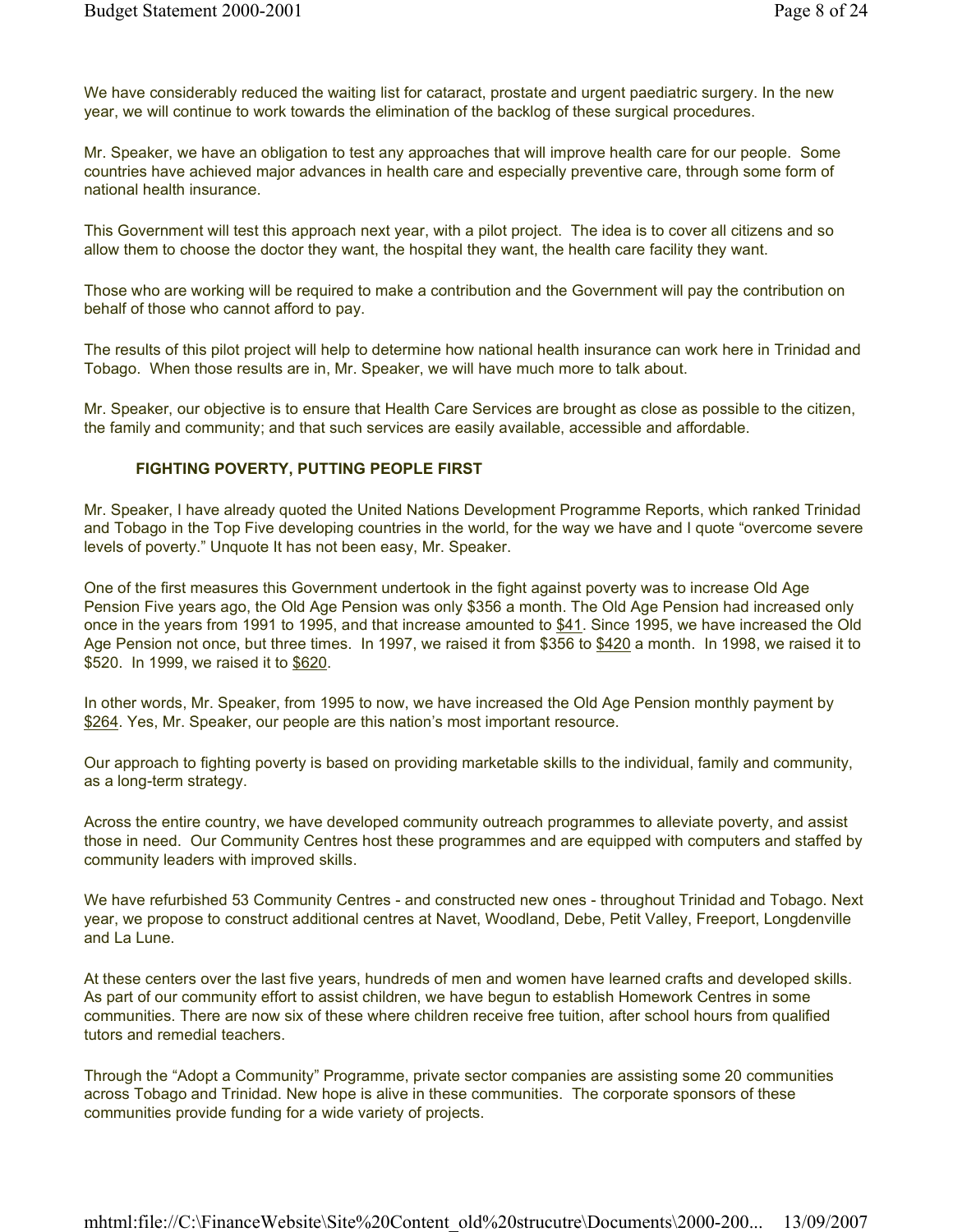We have also provided for individuals with special needs. In 1997 we introduced the Disability Assistance Grant which provides much needed financial assistance to approximately 2,000 persons with permanent disabilities and who are over 40 years of age.

This year we will complete construction of a remand home at Aripo that will assist in the rehabilitation of young offenders. A rehabilitation centre for those recovering from substance abuse is under construction at Piparo.

Mr. Speaker, this Government is committed to equal opportunity for women and men, and we have put in place a number of programmes to achieve this objective.

The Maternity Protection Act guarantees pay for maternity leave to female employees and protects women from losing their jobs because of pregnancy.

Mr. Speaker, domestic violence is a serious social problem. The Government has put in place comprehensive legislation to protect women, including the Domestic Violence Act of 1999. In addition, we established 19 safehouses. And every new police station is better equipped to provide assistance to victims. Further, Police officers are being trained to provide more effective intervention in such situations.

We have conducted training sessions and workshops on domestic violence issues, and these have targeted both women and men.

Many single women find themselves raising families and in need of training geared towards finding work. The "Women's Second Chances" project, which began in 1999, provides training for employment.

Single mothers have been recipients of assistance through Family Grants. We realise that the only way to help their children is to help the mothers.

We have made grants and training available through the Micro-Enterprise Training and Development Programme, to persons in real need, to persons who receive public assistance, and to victims of domestic violence.

The whole idea here, Mr. Speaker, is to use Public Assistance to encourage enterprise.

We have come a long way, Mr. Speaker, to rank number five among developing countries in fighting poverty.

#### INFRASTRUCTURE

Mr. Speaker, we all remember the days when some people felt it was easier to win the lottery than to get water. Today, the taps are flowing and the infrastructure is expanding in Trinidad and Tobago.

Let me briefly give you a measure of the progress that we have made, and the challenges we still face. When this Government came to office five years ago, only 8% of our population could count on getting water all the time, that is, 24 hours a day, 7 days a week.

In December 1995, more than half of the country received water a mere two days a week. Since that time, we laid 400 kilometres of new and replacement mains that brought water to areas of our country that had never seen a dripping tap! We increased total water production by more than 100 million litres per day. We helped people with their water bills; more than 22,000 of them benefitted from discounted water costs through a hardship relief programme.

Five years ago, only 85,000 people in Trinidad and Tobago enjoyed pipe-borne water 24 hours a day. Today, that number has increased to 356,000. Today, 84% of our population is connected to pipe-borne water.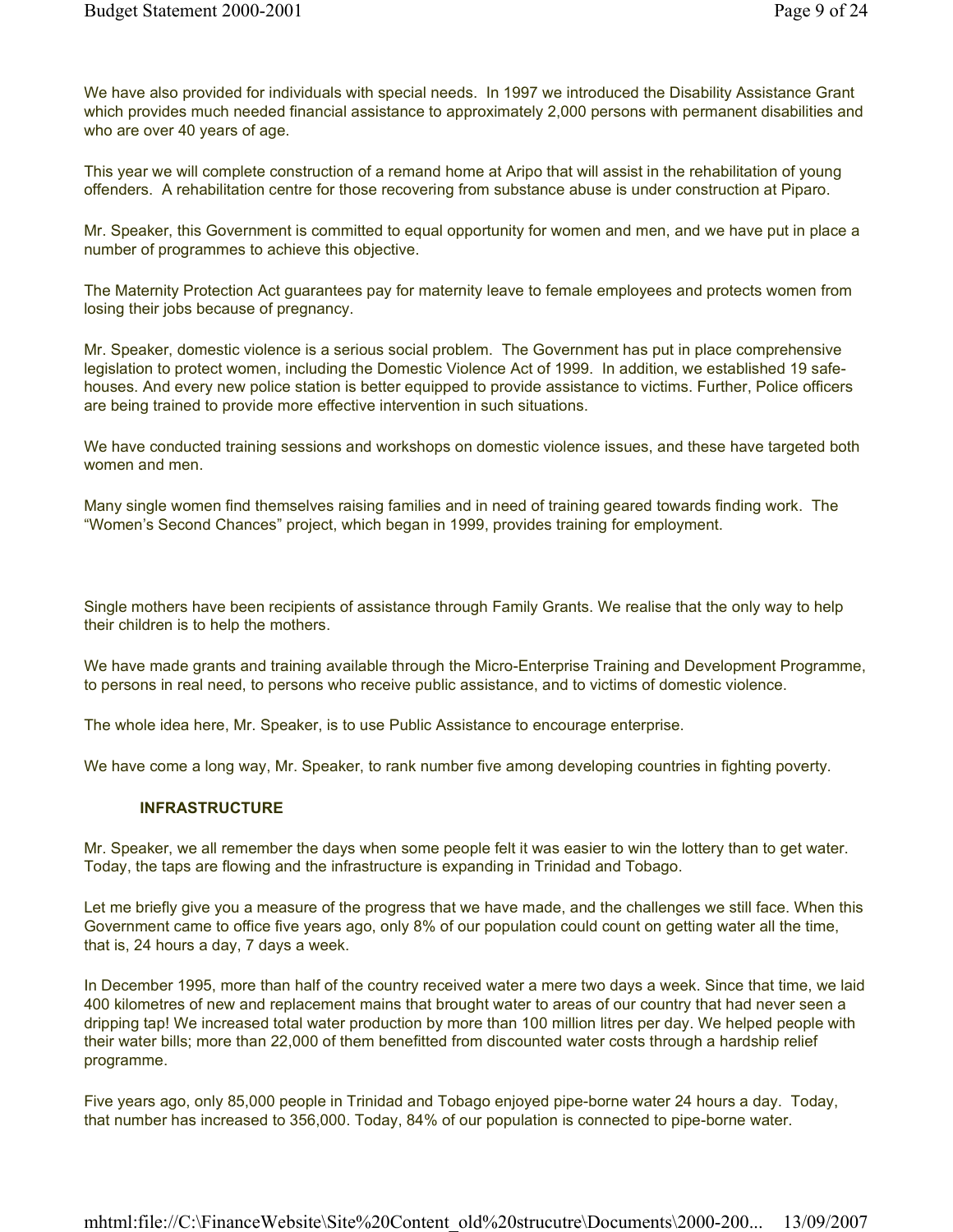Mr. Speaker, more water is part of this Government's strategy to improve our total infrastructure in order to keep up with our growth.

Let us look at our roads and highways. Five years ago, traffic backed up at many points across the country, waiting for hours to cross one-lane bridges at Caroni and Valencia, for example. Today, Caroni and Valencia have new two-lane bridges, and we have built or upgraded 16 other bridges.

We brought simple solutions to everyday difficulties faced by all of us. We added a third lane on the Churchill-Roosevelt Highway between Uriah Butler and El Socorro, which especially helps those people living in the east who work in Port of Spain. We added the mini-interchange in the St. Ann's Roundabout, so you can go from the Lady Young Road to St. Ann's without having to drive around the Savannah.

We have added link roads at Macoya, between the Southern Main Road and the Churchill-Roosevelt Highway, and one linking Cipero, Debe and Manahambre.

I could go on, Mr. Speaker, but the point is that upgrade of the nation's road network is an on-going challenge. We are adding major allocations in this Budget for maintenance work, because more building means more to maintain. In addition, we must also continue to improve rural access roads, even to the most remote – yes, some of the most beautiful - parts of our natural environment: in Tobago, in Toco, Grande Riviere, Manzanilla, and Mayaro.

We have introduced a dependable Rural Transport system that cuts commuting time and brings much needed relief to people from places like Blanchisseuse. And we have provided funding for more and new buses, to benefit public transport.

Mr. Speaker, I have mentioned our increased allocation for road maintenance, and we see the same need in our ports. A comprehensive plan for the re-development of the port at Port of Spain is already in place. The Port of Spain Harbour is being dredged to a depth of 12 metres to accommodate larger cargo vessels. The Port Authority is also upgrading its handling services and equipment such as its container facilities. In San Fernando, construction on the jetty has begun in anticipation of increasing trade links between Trinidad and eastern Venezuela.

Mr. Speaker, the global economy requires more and better connections with the world. Soon, the new Piarco terminal will be completed. Following this, the upgrade of the Crown Point Airport in Tobago will begin.

Mr. Speaker, we are connecting to the world and to each other. We have extended our modern infrastructure to include our mail service. TTPost, the privatized post office, serves 61% of the population with mail delivered to their doorsteps. There is guaranteed delivery within 24 hours in Port of Spain, and within 48 hours to the rest of the country.

Over the last five years, the Telecommunications Network has been expanded and modernized substantially. The proposed Telecommunications Act will ensure a more competitive environment. This will bring lower costs to customers, and greater access to a wider range of options and services, including cellular phones and the Internet. With competition, our telephone rates should decrease considerably. Farmers in Biche, and fishermen in Icacos and Matelot and Charlotteville, will be connected, and on-line.

Mr. Speaker, Trinidad and Tobago now has approximately 25,000 Internet users, and that is expected to grow to 300,000 in the immediate future. In order to utilize E-commerce for business and trade, the Government has established a policy co-ordinating unit in the Ministry of Trade, Industry and Consumer Affairs.

The development of a Science & Technology Park in Wallerfield is part of our effort to make Trinidad and Tobago more competitive in the field of Information Services. Mr. Speaker, this is the kind of infrastructure we need for sustainable growth.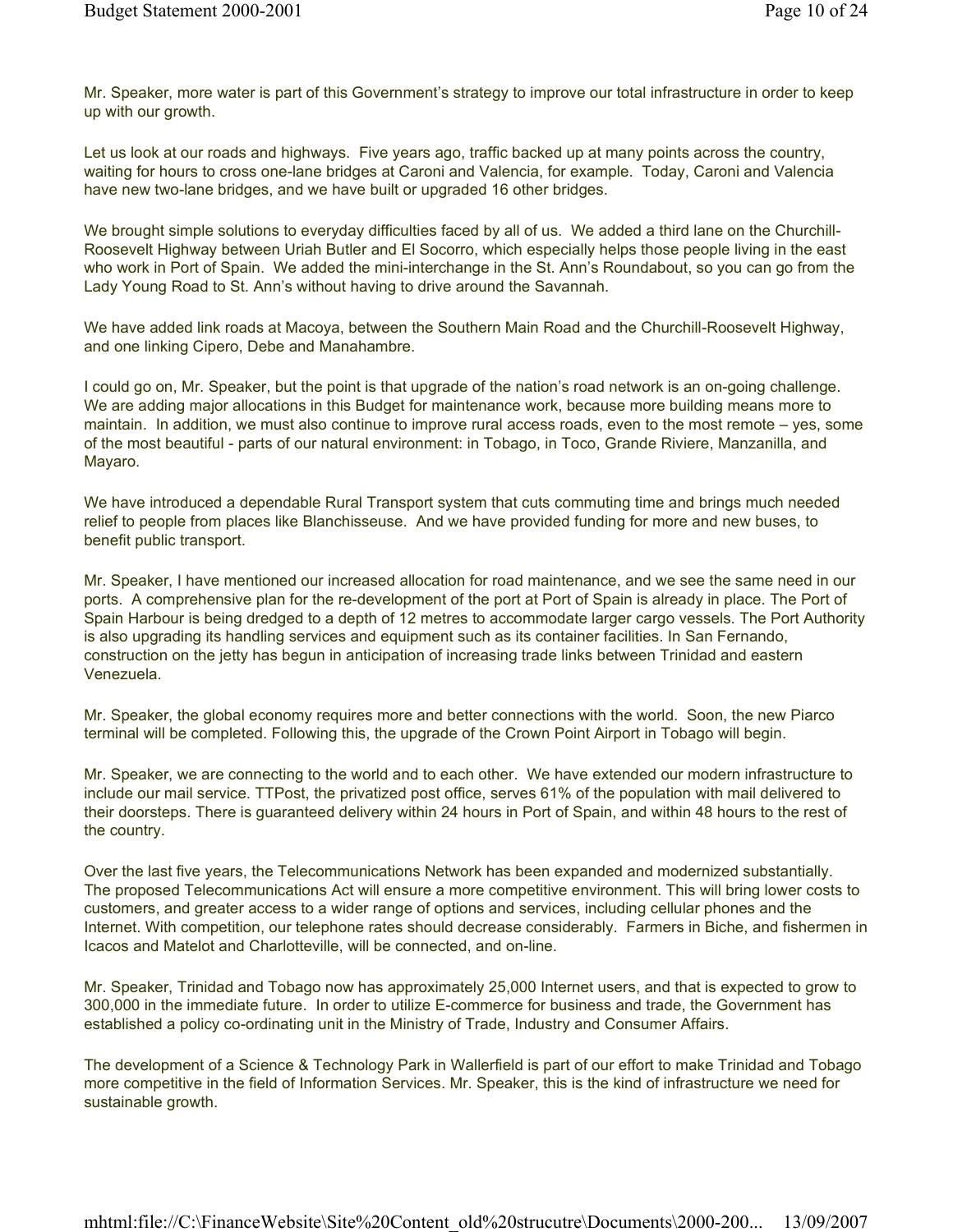## PROTECTING THE ENVIRONMENT

Mr. Speaker, from all I have said before, I have made the case to pursue economic growth. The challenge is to achieve economic growth while protecting our environment. Mr. Speaker, I cannot over-emphasise that each of us has a vital stake in conserving the environment.

We are proposing therefore to establish a Green Fund to encourage communities and organisations to undertake remediation, reforestation and beautification projects. This Fund will require a contribution from every company doing business in Trinidad and Tobago.

In instituting this measure, we thank our business partners in all sectors who have already made a mission statement out of their concern for the environment. We trust that their efforts will continue and grow, even as this administration advances this small but necessary initiative towards the greening of Trinidad and Tobago.

Our objective is to focus on the need to maintain a healthy balance between human needs and sustainable natural systems. To this end, the Green Fund will acknowledge and meet the environmental needs of our community.

It will be administered on behalf of citizens by a Board of Trustees representing the private sector, labour and communities. Government will be represented by the Environmental Management Authority.

The Board will be required to approve funding for environmental projects, especially those with high community input. We expect to inspire pride, responsibility, and awareness of the environment, as we instill principles of conservation.

The Green Fund will be complementary to the operations of the Ministry of the Environment which is actively engaged in the development of standards relating to water, air and noise pollution. The Ministry intends to introduce an Environmental Code and subsidiary legislation to give the force of law to monitor an appropriate balance between our economic needs and a sustainable environment.

# **AGRICULTURE**

Mr. Speaker, increasing economic growth depends not only on a sustainable environment, but equally upon a viable agricultural sector. But the challenge of globalisation creates real problems for our agriculture. People leave the rural areas for what they see as greater opportunities in the cities, our food production declines, and the jobs that remain are not well paid.

At the same time, Mr. Speaker, we all know that our country must have a thriving agriculture sector. Our food depends upon it. Thousands of jobs depend upon it. And the quality of life for much of our country is in the balance.

Mr. Speaker, this Government pledged to bring our farmers with us as we go forward to compete in the global economy. Our programme has focused on

\* Providing incentives for production in key areas with great potential for export.

- \* Building infrastructure to connect farmers with markets.
- \* Increasing land tenure and the pride of ownership.
- \* And linking agriculture to school nutrition and to high-growth sectors like tourism.

Let me give you the specifics, Mr. Speaker. In the current year, this Government has paid out \$26 million in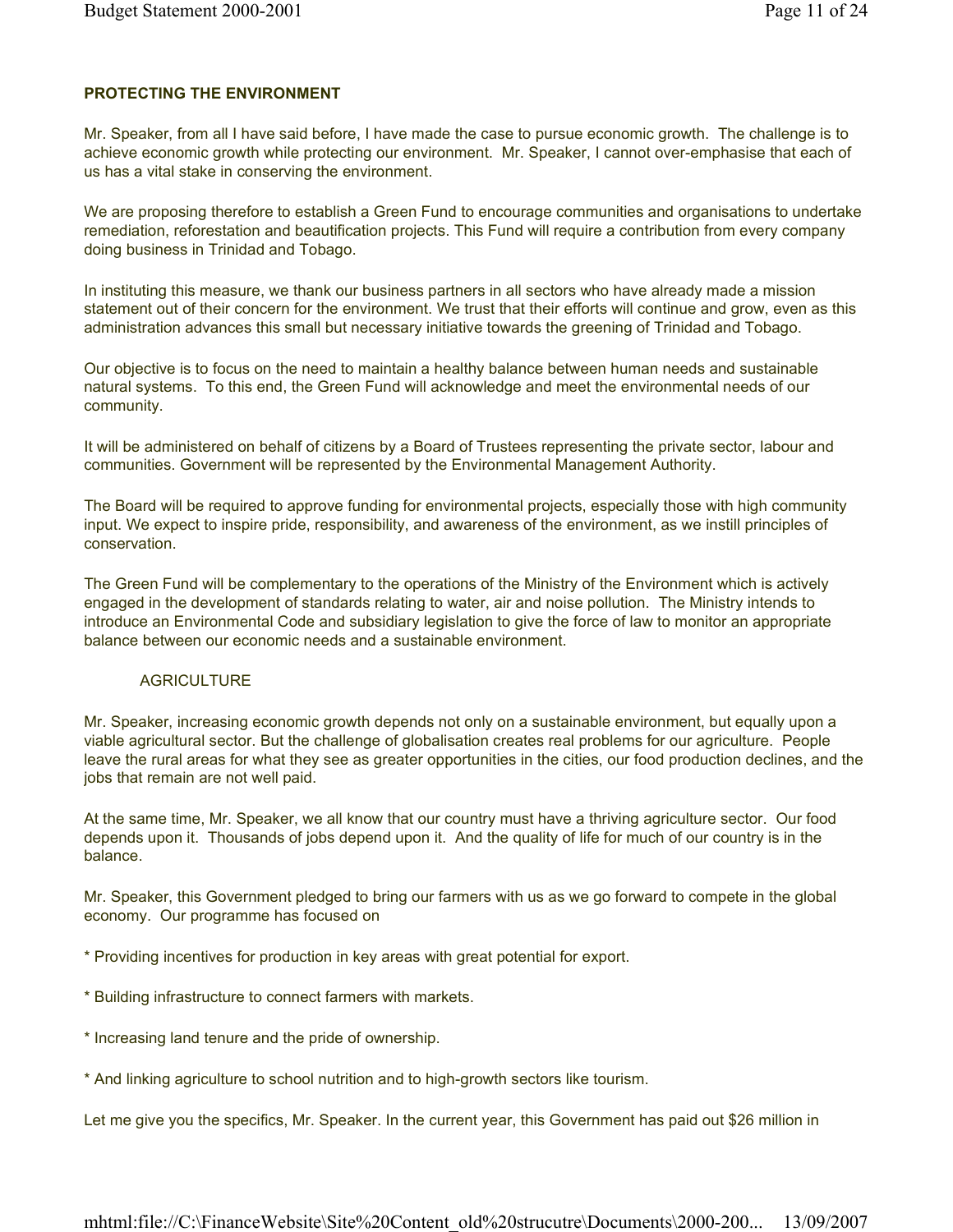targetted agricultural incentives.

This support helps dairy farmers, fishermen, and rice farmers to expand production for export and for consumption here at home. This support injects new life into agricultural industries that are part of our tradition, such as cocoa, coffee and citrus.

These incentives mean new investment in land preparation, soil conservation and better equipment on our farms.

Mr. Speaker, better infrastructure is just as fundamental in agriculture as it is to the growth of our economy. Over the past five years, this Government has built or reconstructed 70 agricultural access roads and 113 rural roads. We have renovated all 14 fishing centres and added two new centres on the North and South coasts. We have built five new rural retail markets in communities such as Claxton Bay and Cunupia. We have renovated the two main wholesale markets at San Fernando and Port of Spain, and the latter is now open 24 hours a day. And we are raising our export and packing facilities to international standards.

Mr. Speaker, these efforts are paying off. Five years ago, the U.S. Department of Agriculture refused to allow Trinidad and Tobago produce into the United States. Our efforts over the past five years have been rewarded with full approval from the USDA.

Mr. Speaker, this Government encourages enterprise and ownership in every sector of our economy. In agriculture, this means expanding the productive use of state-owned lands. To this end, Government has issued 453 agricultural leases to farmers and will distribute another 4,300 hectares of state lands to farmers by December 2001.

Mr. Speaker, the challenge is to help our farmers and fisherman move from subsistence into a growing, exporting, thriving agribusiness sector. Our vision is to link agriculture to other sectors of the economy where growth and job creation are strong. For example, the expansion of the school nutrition programmed included in this Budget should directly increase demand for our farm products.

In addition, NAMDEVCO is working with the Tourism and Industrial Development Company to establish linkages between our farmers and the growing numbers of hotels, guest houses, and cruise ships in Trinidad and Tobago. These linkages have the potential not only to invigorate our agricultural sectors, but also to create more jobs in tourism.

#### **TOURISM**

Mr. Speaker, regrettably we have missed many opportunities to develop this sector in the past. You see Mr. Speaker, even the developed countries are expanding their tourism sectors. Yet, here in Trinidad and Tobago, we have a major competitive advantage. Our Carnival is the best in the world. Our culture has invented new musical forms which have gained international recognition. Our sports produce some of the world's best in track, football, and cricket. And people come to see for themselves. This creates jobs.

Between 1991 and 1995, hardly any new hotels were built in Trinidad and Tobago. Mr. Speaker, over the past five years we have added 39 hotels with 1463 rooms to the Tourism Plant at a capital cost of \$1.2 billion. This created 2010 new jobs. The Tobago Hilton alone created 290 new jobs. Visitor arrivals have increased steadily to 360,000 in 1999. This is 40 percent higher than in 1995.

Mr. Speaker, we have taken several approaches to the development of tourism, with the major emphasis on our community-based tourism. This ensures that infrastructure, sites and attractions are spread throughout the country.

Let me give some indications of what we have done in this area. We have facilitated the development of Tourism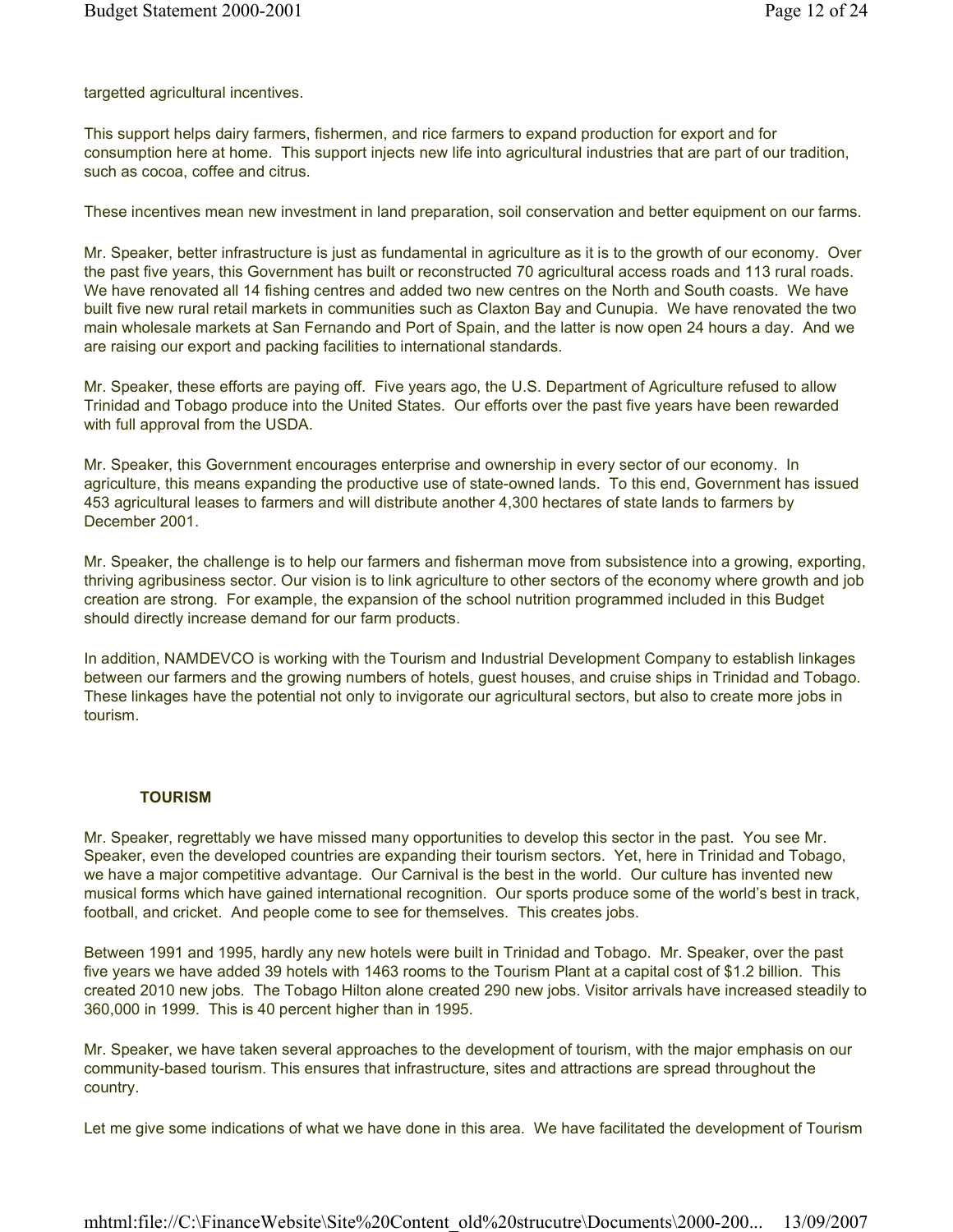Action Communities in villages across the Northern Range, from Brasso Seco to Gran Riviere. We have provided training and skills development in micro-entrepreneurship, hospitality and tour guiding so as to promote tourism awareness and increase self-employment. Similar training and skills development have been provided to community groups in Carapichaima, Piparo and Las Cuevas.

We have upgraded tourism facilities at Devil's Woodyard and the La Brea Pitch Lake, and commissioned a Dive Chamber, in Tobago to enhance the fast-growing Diving Industry.

The Trinidad and Tobago Hospitality and Training Institute now provides graduates with the Associate Degree in Hotel Management as well as Certificates and Diplomas in a wide range of tourism related programmes. The University of the West Indies, at St Augustine, has entered into an Agreement with the Institute to offer a Bachelor's Degree in Tourism Management. Graduates with the Associate Degree can complete the final year at the University.

The new Tourism Development Act now extends fiscal incentives to a wider range of tourism projects and **facilities** 

# CULTURE & SPORTS

Mr. Speaker, we should extend this same kind of fiscal incentive to our cultural and sport activities. We have to appreciate our arts, and support our sports. Our ability to share the diverse traditions of all our people makes us strong. What we take for granted in our cosmopolitan society are also the main attractions for visitors.

We have pan. We have tassa. We have calypso. We have chutney. And we have carnival. These are unique expressions of "harmony in diversity" in all our arts.

In 1998 we launched both the National Steel Orchestra and the Gandhi Institute of Culture, located at Mount Hope. We have established the National Cultural Council, an umbrella body for cultural organisations.

Mr. Speaker, our unique culture, if developed wisely, opens windows of opportunities for export business, entertainment, tourism and more new jobs. The same is true for sports. This Government is building four new stadia for the Under-17 World Youth Football Championships to be held in April of next year. After hosting these international games, the Stadia will serve 258 primary schools and 57 secondary schools throughout Trinidad and Tobago.

### TOBAGO

Mr. Speaker, one of these Stadia is on the way in Tobago. So, at this time I wish to make specific reference to Tobago. This Government is committed to continue the development of Tobago using its special strengths and characteristics.

Mr. Speaker, let me begin by addressing an issue of immediate concern, that is the Ferry Service between Trinidad and Tobago. Cabinet has decided to have a new ferry added to the service no later than the end of October.

This new ferry will replace the Panorama while that vessel is in dry dock, and will remain in the service even after the Panorama comes back. In this way we will double our ferry capacity.

You will note, Mr. Speaker, that this year, we have allocated 100 million dollars under the Public Sector Investment Programme to the Tobago House of Assembly. This amounts to 10 percent of the total, up from 5% in the previous year..

For recurrent expenses, we have increased the Tobago allocation to \$375 million, or 18.7% more than the previous year. In the next year we intend to start projects in Tobago such as the Scarborough Hospital, and the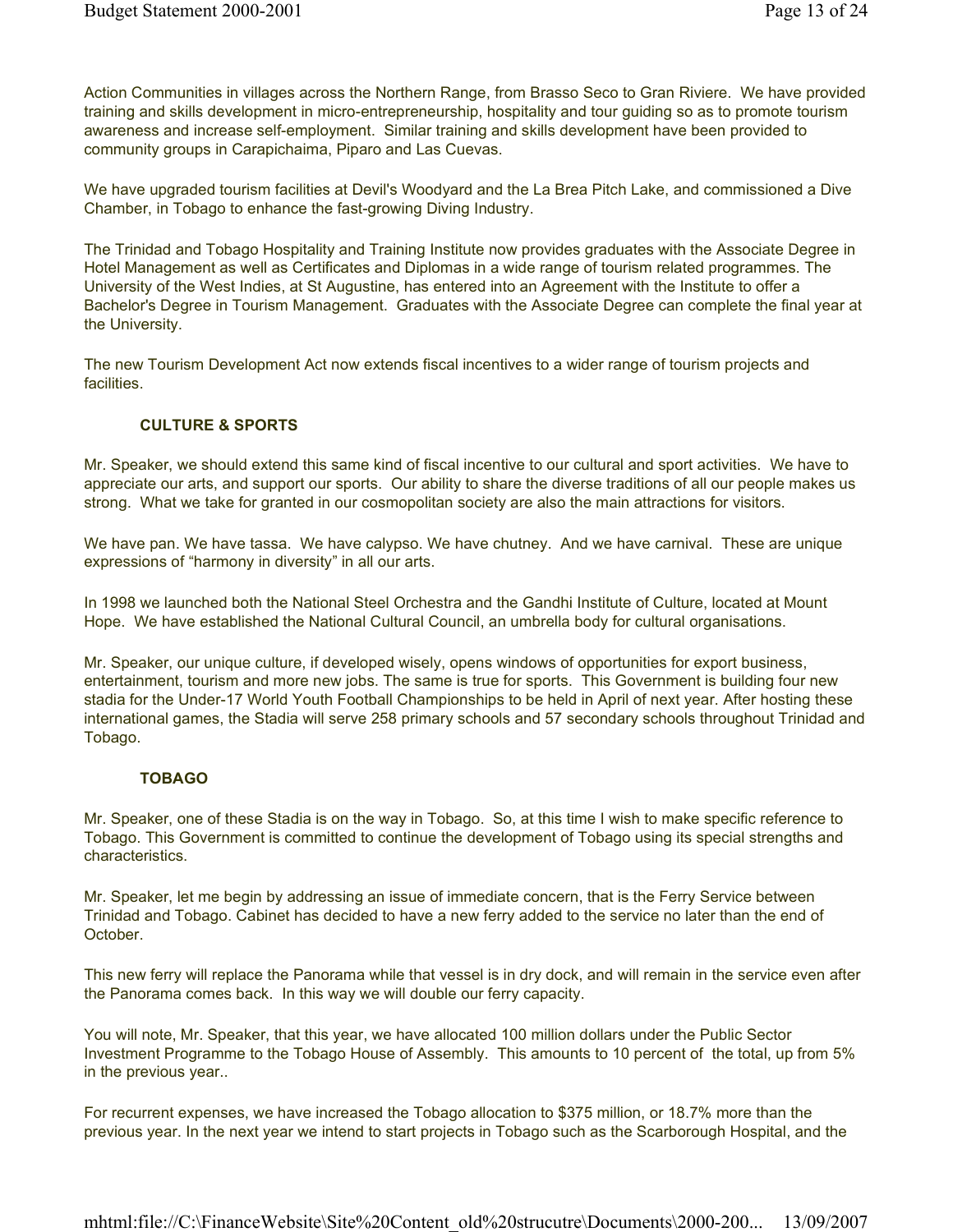13-kilometre road linking L'Anse Fourmi and Charlotteville on the northeast coast. This road did not meet the grant requirements of the European donor countries, but nonetheless this Government together with the Tobago House of Assembly decided to make it a priority.

Primary schools scheduled to be built in Tobago include the Scarborough Methodist, Delaford RC, Buccoo Government, Castara Government, and Ebenezer Methodist.

In addition to the secondary schools already included in the Secondary Education Plan, the Mason Hall Government School will be built. Tenders are now being evaluated for building the National Skills Development Centre at Roxborough. Another major project, Mr. Speaker, which I have already mentioned is the construction of the Scarborough Hospital.

The Tobago water project at a cost of \$20 million has already increased Tobago's water supply by more than one million gallons per day, and has come in well under the widely publicized estimates of \$650 million in some quarters.

The new stadium at Bacolet will be completed in time for the Under 17 World Football Championship next April at an estimated cost of \$86 million. This will be a modern 10,000-seat facility with athletic track, electronic scoreboard and timing system as well as conference rooms and offices.

Mr. Speaker, Tobago has been at the forefront of our country's expansion of jobs in tourism. In the past five years, we have seen several new initiatives in expanding accommodation and services for visitors.

The "villas" sector has taken off: Tobago now has over 70 exclusive villas, with two or three bedrooms each, catering to longer stays. And the guest-house sector on Tobago is also growing rapidly.

The Tobago Plantations resort has opened with the 200-room hotel - Hilton Tobago. Let me remind you Mr. Speaker, that Government has invested and owns 49% of the equity in the Tobago Hilton. The resort includes 74 luxury condominiums, 57 more villas; and an 18-hole golf course.

This development will continue with the addition of a Marina and Yacht Club, a Bird Sanctuary, additional condominiums and villas, and a Resort Village with shopping and entertainment centre. When this project is completed, it is expected to employ nearly 1000 persons. This is further incentive for us to continue to train our citizens in every discipline of the hospitality industry to meet the growing employment needs.

### **EDUCATION**

Speaking of training Mr. Speaker, education is the top priority of this Government. Five years ago, Mr. Speaker, the old educational system was sending thousands of children from primary school into the streets instead of to secondary schools. Thousands of our young people, almost a whole generation, found no place in the secondary schools, and unfortunately, some of them found themselves on the wrong side of the law.

Mr. Speaker, you and I both know that education can turn this around, by giving our children tools to compete. We know it is the best defence against drugs and crime, and a chance to turn their dreams into reality. Some of our children got that opportunity, and seized it. But far too many were left behind.

Mr. Speaker, this has to be a long-term process. Just like the decline that led to crime took decades, so will the rise back to responsibility. This Government has taken responsibility for education, Mr. Speaker. In fact, our critics want us to slow down. They claim we are moving too fast, acting in haste, without enough planning.

But we cannot slow down if that means leaving a single child behind. We cannot slow down if that means keeping children out of school and on the streets.

Let us review the progress across the board, Mr. Speaker, from pre-school to primary, from secondary to higher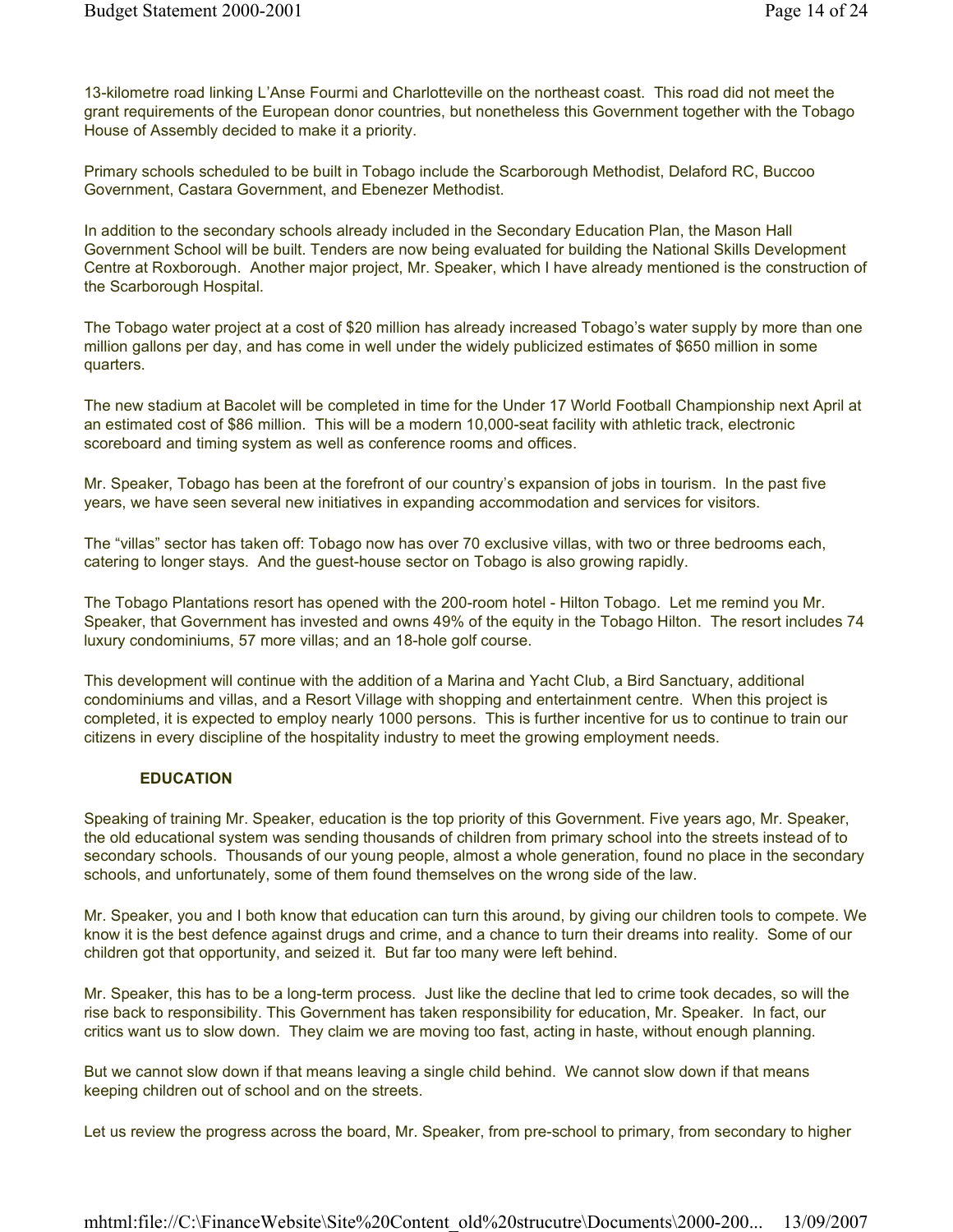education. Our focus on education starts with the youngest child. Scientific studies confirm that pre-school education improves our children's long-term school performance and curb anti-social behavior and delinquency. This is an investment with large returns.

Mr. Speaker, our goal is to make pre-school education available to all in the next five years. And we have real progress to report as we move toward that goal. We have built 18 new Early Childhood Care and Education Centres, in communities across our country, such as Esperanza and Carnbee.

We have upgraded another 22 Centres, and plan to build 10 more next year. This kind of investment in infrastructure will continue until all of our youngest children have a place in pre-school.

We are also moving forward on primary schools. We are reducing the class sizes from 30 students per teacher, to 24. This way, each student receives more attention and each teacher spends more time teaching. Therefore, we must hire and train more teachers, and build more classrooms.

In the last five years, we have built 27 new primary schools. Seven more are under construction in communities like Santa Rosa and Fifth Company. In the next year, we will begin construction of seven more primary schools, in Caratal, Maloney East, Iere, Nelson Street, Port of Spain, Couva South, San Fernando and Scarborough.

Mr. Speaker, we will ensure that every primary-age child has a place in school.

Because there were not enough secondary school places, Mr. Speaker, you will remember the old system that put these children on shifts. Under this system our children had to be hustling for transportation after dark. We are changing that system.

Mr. Speaker, we cannot leave our children to roam the streets just because we cannot find a place in secondary school for them. We are determined, therefore, that every child must have a place. Mr. Speaker, we really have come too far to turn back now.

The builders are putting the final touches on ten new secondary schools for the new school year. Later this year, construction will begin on another ten secondary schools: at Charlieville, Diego Martin, Guayaguayare, La Brea, La Romain, Palo Seco, Preysal, Rio Claro, Charlotteville and St. Patrick in Tobago. These will be ready by September 2001.

Classrooms and infrastructure are fundamental, but our schools require much more. We have standardised textbooks in primary schools in order to reduce the costs to parents. We have also provided textbooks to over 53,000 children through school-based book loan scheme. We expanded the school transportation system by providing 12,671 seats per day on routes to fifty schools.

We expanded the School Feeding Programme to 80,000 students. We are providing lunches five days a week in the primary schools and three days a week in secondary schools. Furthermore, we have established a pilot program serving school breakfasts to 1,000 students. In the next year, we are expanding the programme to provide meals five days a week in all secondary schools.

Our goal is straightforward: No child should be left behind. For the next five years, we have to extend this vision to higher education as well.

Mr. Speaker, all of us in our Nation noted with dismay the United Nations' finding that as of 1996, Trinidad and Tobago's post-secondary enrollment rate was the lowest in the Latin American and Caribbean Region. This has to be a very startling statistic.

But we all know why. If we don't get our children in pre-school, in primary school, and in secondary school,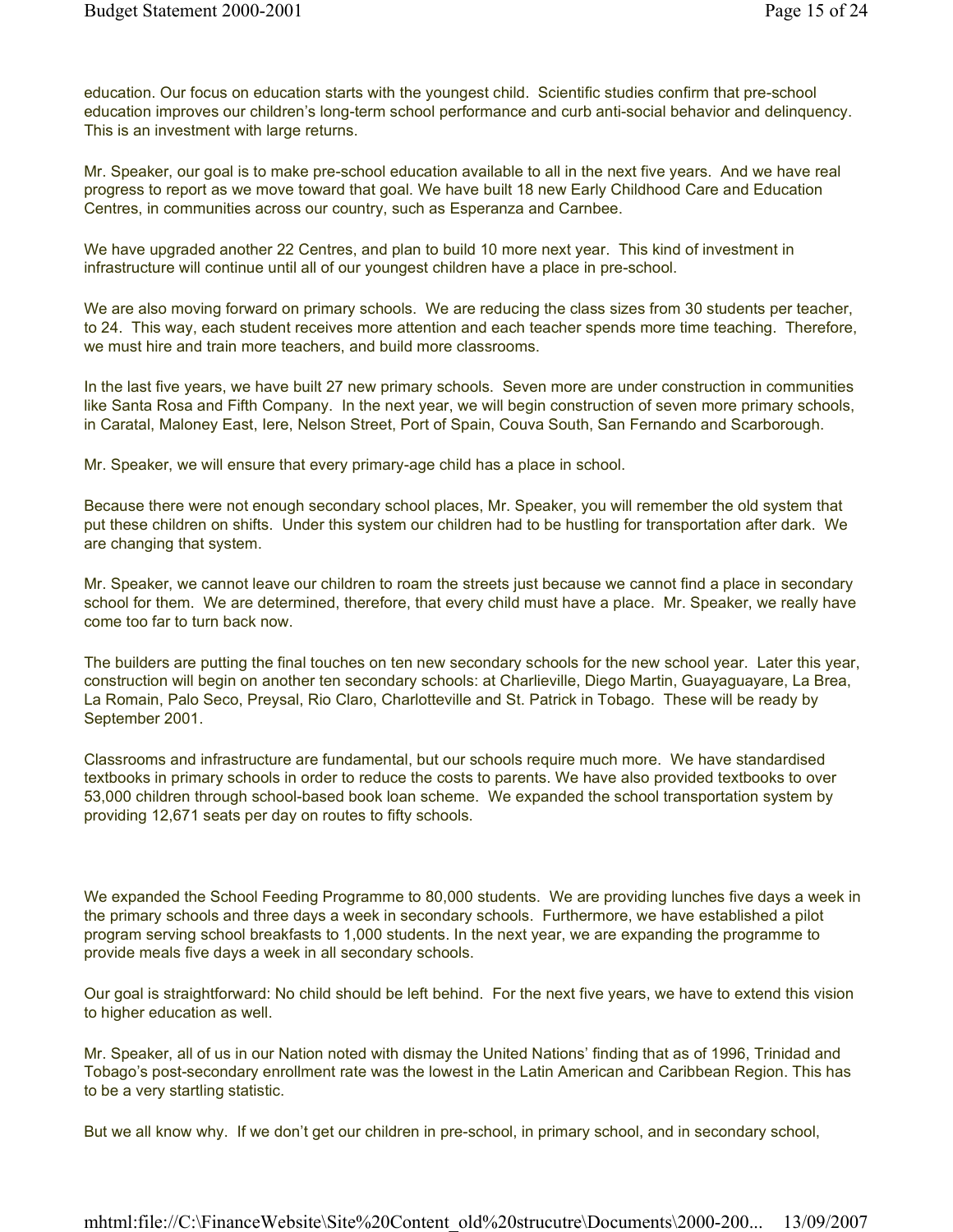chances are, they won't see university. We also have to address higher education directly with a variety of approaches that expand opportunity for university and technical or skills training.

Mr. Speaker, this Government has launched The Trinidad and Tobago Institute of Technology. We also established the College of Science, Technology and Applied Arts of Trinidad and Tobago (COSTAATT). We are expanding distance learning. This Government has built nine distance learning centres to teach computer literacy and to provide international higher education opportunities. The newest Centre, at Mayaro, just opened two weeks ago. Four more are in the pipeline, at Brazil, Carenage, Barrackpore, and Laventille.

We are operating ten National Energy Skills Centres, in partnership with firms in the energy sector, to serve communities across this country, such as Point Fortin, Tunapuna, and Debe. One at Arima is scheduled for 2001. We are also making post-secondary education more affordable.

This Government proposes to expand the Student Revolving Loan Fund and the Student Loan Guarantee Facility to include all local post-secondary educational institutions accredited by the relevant Ministry.

### ENCOURAGING ENTERPRISE AND SMALL BUSINESS

Mr. Speaker, all of this is necessary to prepare our young people for the world of work. As we initiate more community education opportunities specially for young people, we recognise the contribution of non-profit and charitable private institutions. These groups have been providing free vocational and developmental programmes. We intend to complement them with additional skills programmes.

For example, our District Youth Micro Enterprise project helps to develop skills and obtain the resources which young people need to become successful entrepreneurs. Small business management courses are regularly held in North and South Trinidad, exposing persons in the 17-25 age group to business techniques. We also support Workshops for Tourism and Hospitality in which some 1,100 persons have participated to date.

We continue to support national youth bodies and youth groups with technical and financial grants; and to refurbish centres offering sporting and other facilities.

In this regard, I would like to make special mention of the Community Development Fund (CDF). The CDF plays a vital part in our strategy to alleviate poverty through the funds provided for community-based projects and the creation of employment opportunities. For example, through the National Commission for Self Help, \$23 million was used to finance more than 1,500 projects. Eighty more projects amounting to over \$8 million were funded through NGOs. In total, these efforts benefited approximately 7,000 persons across the country.

Let me describe what this means. One of the groups helped by CDF is the Kernahan-Cascadoux Village Council. Kernahan as you know is near the east coast. CDF provided materials, stock and seeds for an integrated farming project. About 60 families in the area are engaged in establishing ponds for cascadura and ducks, and short term crops like bodi, watermelon and rice.

The Perseverance Village Youth Group has founded the Golden Crust Bakery. They have trained 40 young persons between the ages of 14 and 25 in bakery skills. Recently they started making profits.

In Tobago, the Police Youth Club in Roxborough completed a project in fruit processing and baking. Some of the new projects scheduled for funding include a Reforestation project by the Fondes Amandes Community to plant trees to conserve the St. Ann's watershed, and perhaps reduce flooding in the valley.

The CDF continues to fund community organisations that provide social services, but it pleases me to advise this Honourable House that small business co-operatives are accessing a growing part of the Fund.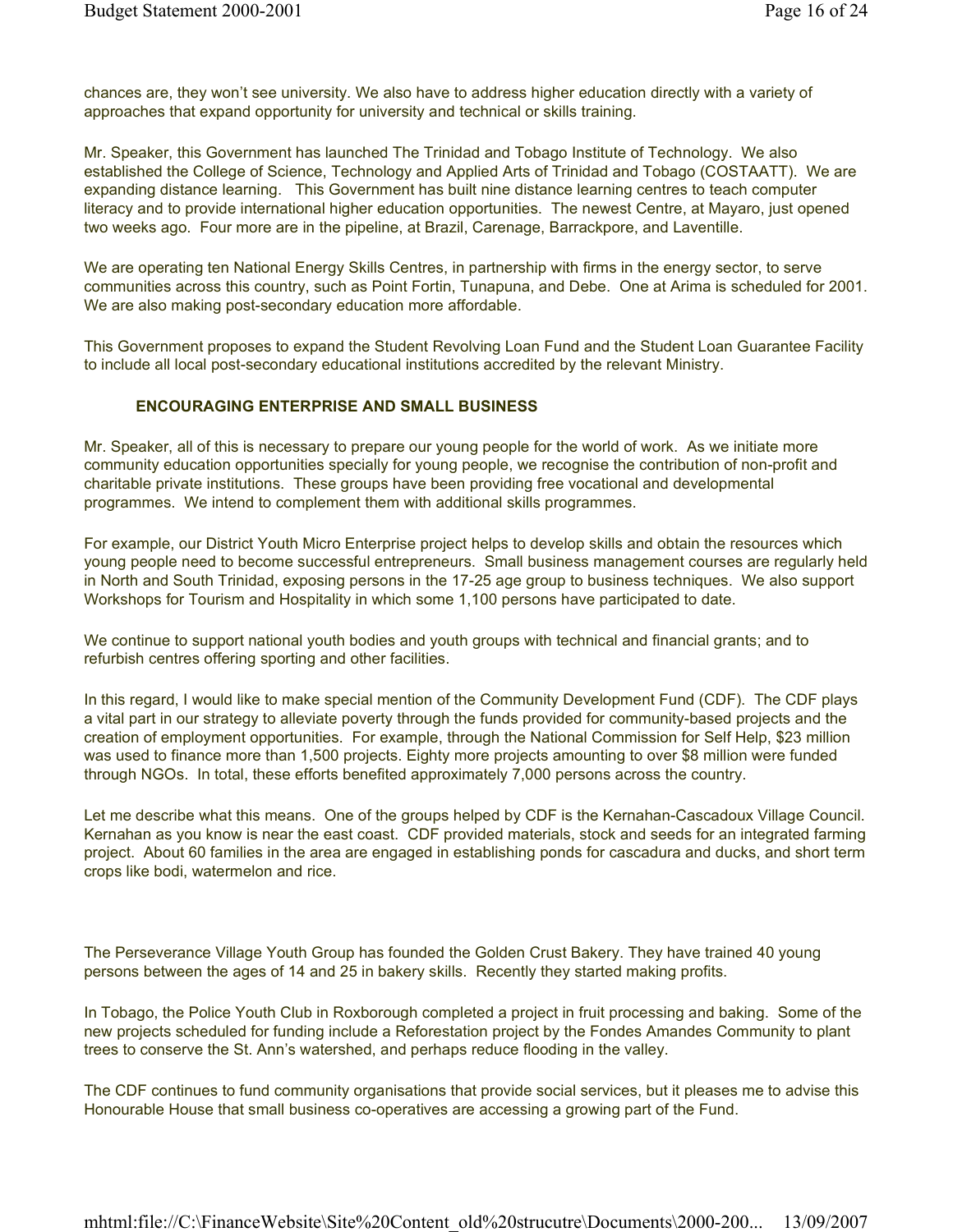Mr. Speaker, as soon as the small entrepreneur is ready to start business, further assistance can be accessed through the Micro Credit Programme and Small Business Development Company.

Mr. Speaker, of the 4,310 registered small businesses, the Small Business Development Company is guaranteeing loans for more than 2,500. The SBDC also provides training and marketing initiatives and multiple opportunities for e-commerce, which offers access to global markets no matter how small the company. In addition, the SBDC through its lease financing company provides another financing option for the acquisition of machinery and equipment.

We are proud to report that the small business sector has been growing at a tremendous rate, and accounts for many of 60,000 new jobs in the last five years.

### THE OUTLOOK FOR OUR ECONOMY

Mr. Speaker, now we have reached the point in this Budget presentation to move to the future. Finance Ministers in the global economy today rarely have the opportunity to present economic forecasts as positive as those I am about to announce.

Let me sum it up this way Mr. Speaker. If we stick to our principles and pursue the strategies that have brought us to this point, the people of Trinidad and Tobago can expect:

- \* Growth rates that average 5% every year from 2001 to 2005.
- \* Inflation under 3%.
- \* Unemployment averaging 10%.
- \* Foreign currency reserves that double again.
- \* And another 60,000 new jobs.

How can I be so sure, Mr. Speaker? One reason for my confidence is that these numbers are the forecasts that the Central Bank and the Ministry of Finance, Planning and Development developed together with the International Monetary Fund, documented in the March Report of the IMF Consultation this year.

The second reason for my confidence, Mr. Speaker, is that Trinidad and Tobago has already demonstrated an economic performance exactly like these forecasts. These numbers, as positive as they are, follow the pattern of the last five years. In fact, in many ways, they are more conservative than the experience of the last five years would suggest.

Here are the specifics, Mr. Speaker, starting with growth. During the 1991 to 1995 period, before this Government came into office, Trinidad and Tobago's economic growth averaged only 1.4% per year, with two years of actual decline.

During the 1996 to 2000 period, we achieved an average growth rate of 5.5% per year.

For the 2001 to 2005 period, we forecast an average growth rate of 5%.

Mr. Speaker, as for inflation, during the 1991 to 1995 period, Trinidad and Tobago experienced inflation that averaged 6.6% per year. For the 1996 to 2000 period, we achieved much lower inflation rates, averaging only 3.9% per year. For the 2001 to 2005 period, we forecast that inflation will average under 3% per year.

The projections on jobs and unemployment are equally encouraging. For the 1991 to 1995 period, before this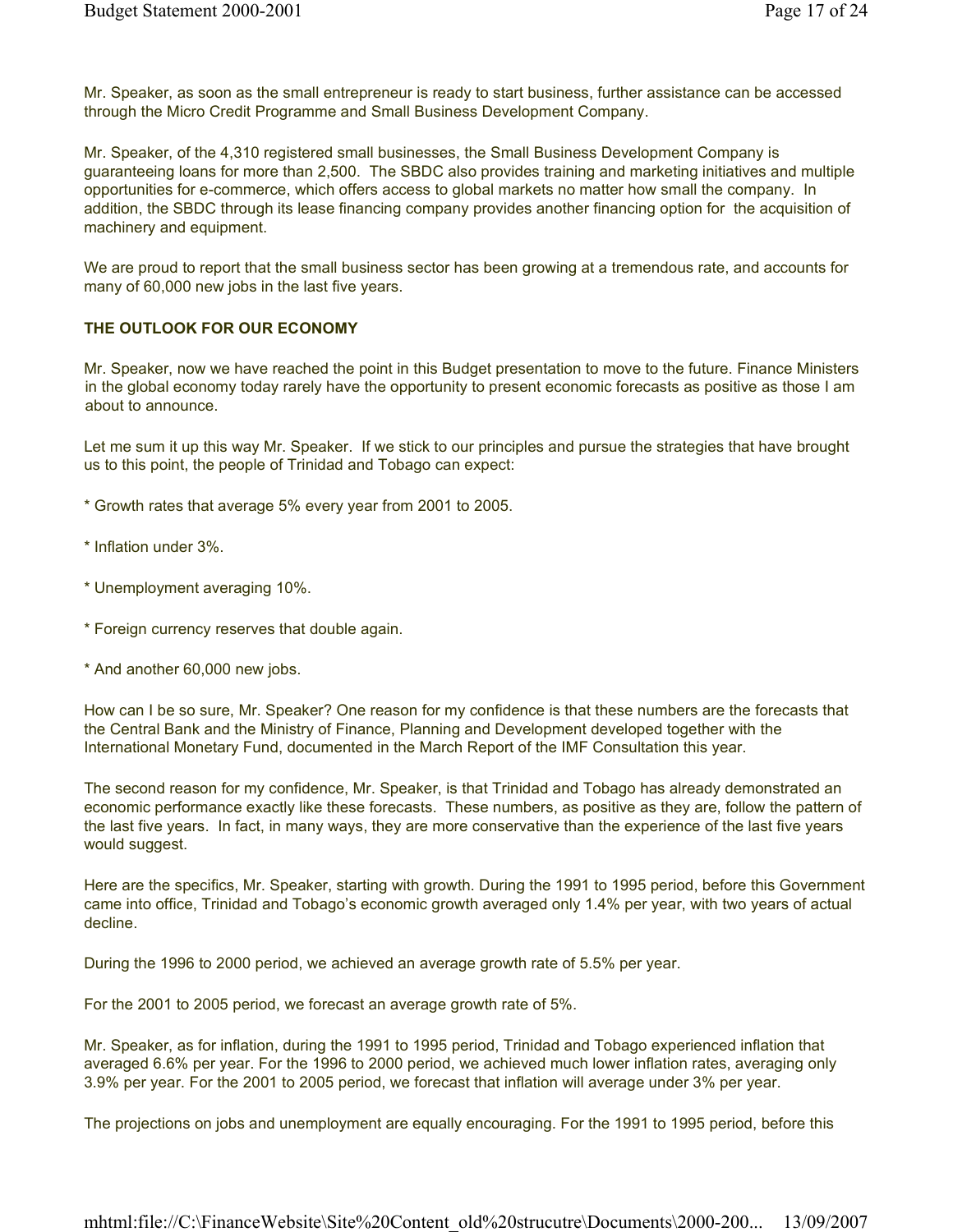Government came into office, Trinidad and Tobago struggled with an unemployment rate that averaged almost 19%.

For the 1996 to 2000 period, we brought down the unemployment rate to an average of 14%, with the rate moving closer to 12.5% this year.

For the 2001 to 2005 period, the forecasts show the unemployment rate dropping to an average of 10%.

Again, Mr. Speaker, this is not just an abstract number. As a measure of people working, this dramatic improvement means that the people of Trinidad and Tobago can expect another 60,000 new jobs over the next five years.

Our strong economic performance means that our foreign currency reserves will add over one billion U.S. dollars to what we already have.

Mr. Speaker, our country is the envy of the world because of our economic performance these past five years. For the next five years, Trinidad and Tobago's future remains bright.

One reason why, Mr. Speaker, is that we are saving for a rainy day. Oil prices this year have been at levels higher than the US\$16 per barrel projected in last year's Budget Statement. Higher oil prices have produced approximately six hundred million Trinidad and Tobago dollars more in revenue than projected in last year's Budget estimates. We were deliberately conservative in that projection, because, as everyone here will remember, oil prices only two years ago dropped to nine US dollars per barrel.

This Government committed last year to put away the revenues above the budgeted levels in a dedicated Revenue Stabilization Fund, so that we would cushion our country against the inevitable volatility in oil prices. We all remember when oil prices crashed in the 1980s and the difficult adjustments we had to undergo as a result.

Mr. Speaker, this Government keeps its commitments, even if they mean taking tough decisions. This Government has put \$415 million into the Revenue Stabilization Fund.

You will remember, Mr. Speaker, last August, Government established the National Enterprises Limited as the holding company for Government's shareholding in certain profitable state enterprises.

Government intended to sell a part of its shares to the people. Through this mechanism the public and especially the employees of the enterprises concerned could participate in ownership and build assets.

 Mr. Speaker, this meant that during the course of the year we would divest about 30% of the Government's shareholding in NEL, which would yield about \$720 million in revenue. We have had some setbacks but our plans are now fairly well advanced and this divestment will now take place in October, after the end of this fiscal year.

Since the revenues from this divestment will not be available in the current fiscal year, a deficit of \$280 million will result. But our fiscal position, Mr. Speaker, will only become stronger in the next five years, if we stay the course.

And over the next five years, our estimates show steadily increasing surpluses to about one per cent of Gross Domestic Product in 2005.

Mr. Speaker, now you have heard

\* the state of our economy,

\* the range of our achievements over these past five years, and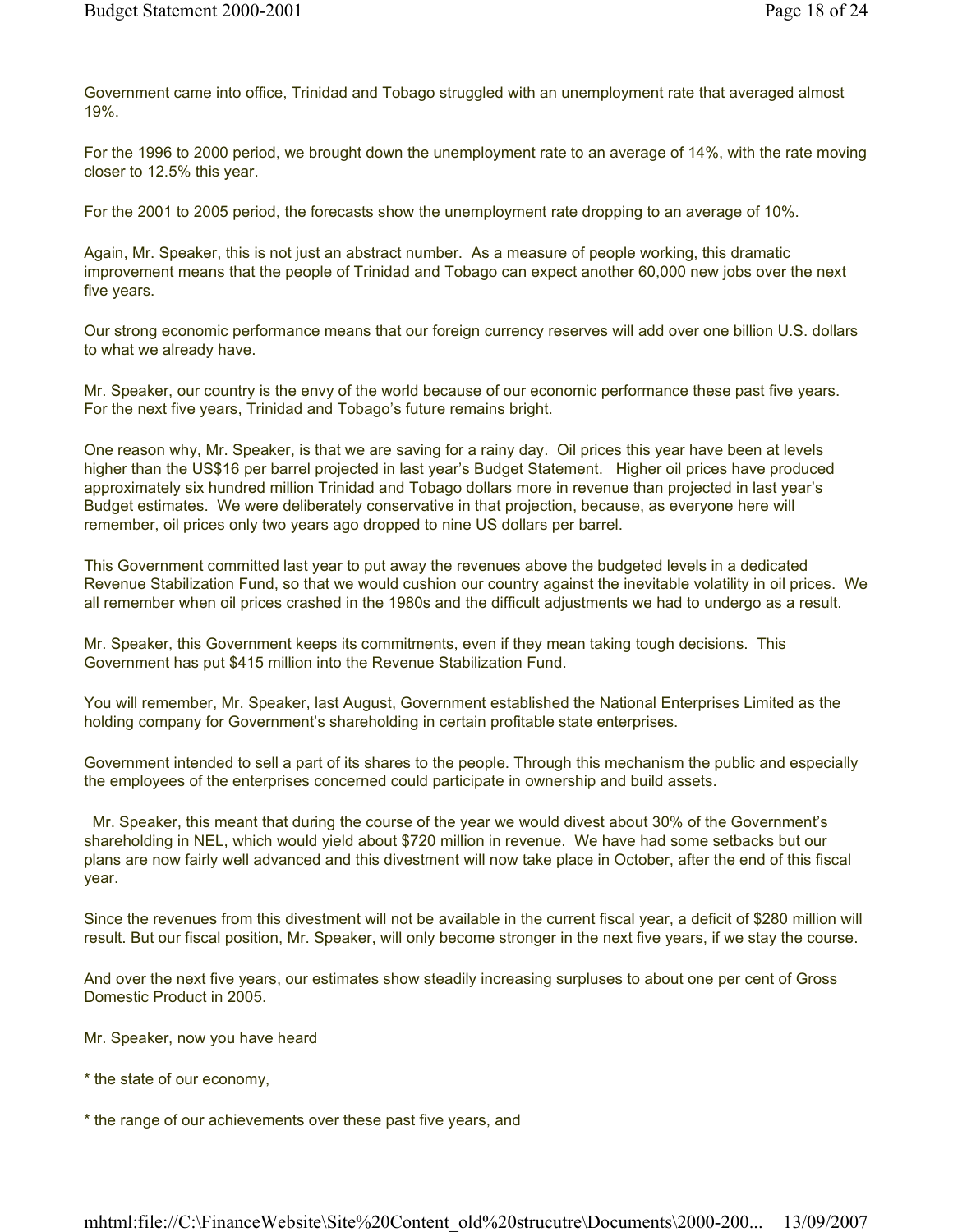\* a future we can embrace with confidence if we stay on course.

Before I introduce the Measures, Mr. Speaker, I would like to summarize where we stand, and what we can achieve, by working together.

Over the past five years, the people of Trinidad and Tobago have invested:

- Five point nine billion dollars for better education.
- Four point eight billion dollars for better law enforcement and security.
- Three point five billion dollars for better health.
- Two point nine billion dollars for better social services and community development.

Even after meeting all these obligations, we have put away four hundred and fifteen million dollars in the revenue stabilisation fund. And we have doubled our reserves. What this means, Mr. Speaker, is that we are better off. We are far, far better off than we were five years ago.

Mr. Speaker, if we work together we can achieve more. We can make sure, by 2005, that every graduate of a secondary school in Trinidad and Tobago has a chance to go higher. We can make sure that every citizen of our country has national health insurance and the freedom to choose a doctor and a hospital.

We can make sure that every citizen of Trinidad and Tobago has Internet access. We can make sure that agriculture is promoted with the same kind of incentives and tax-free interest on bank loans that have worked so well in tourism.

We can make sure, by 2005, that our streets and homes are considerably safer.

Together, we can make sure we have more jobs, better education and more caring.

Mr. Speaker, the people of Trinidad and Tobago have come too far to turn back now.

#### SUSTAINING ECONOMIC GROWTH IN TRINIDAD AND TOBAGO

Mr. Speaker, at this time I would like to put before this Honourable House some of the specific Measures of this Budget.

### 1. Agriculture Disaster Relief Fund

Let me begin with Agriculture. Mr. Speaker, our farmers are vulnerable to natural disasters that are beyond their control. The Agriculture Disaster Relief Fund is designed to ease the plight of these farmers. This year, the Government authorised the payment of \$3.8 million for farmers who had been affected by floods, even before the Fund itself is in place.

We have already started the process to register all our farmers with the Ministry of Agriculture, Land and Marine Resources.

Mr. Speaker, let me assure this Honourable House that farmers will be required to make a nominal contribution in order to qualify for benefits under this Fund. I would like to encourage all farmers to register and to make their contributions. I propose to start the Fund with an allocation of \$5 million.

#### 2. Health Care Equipment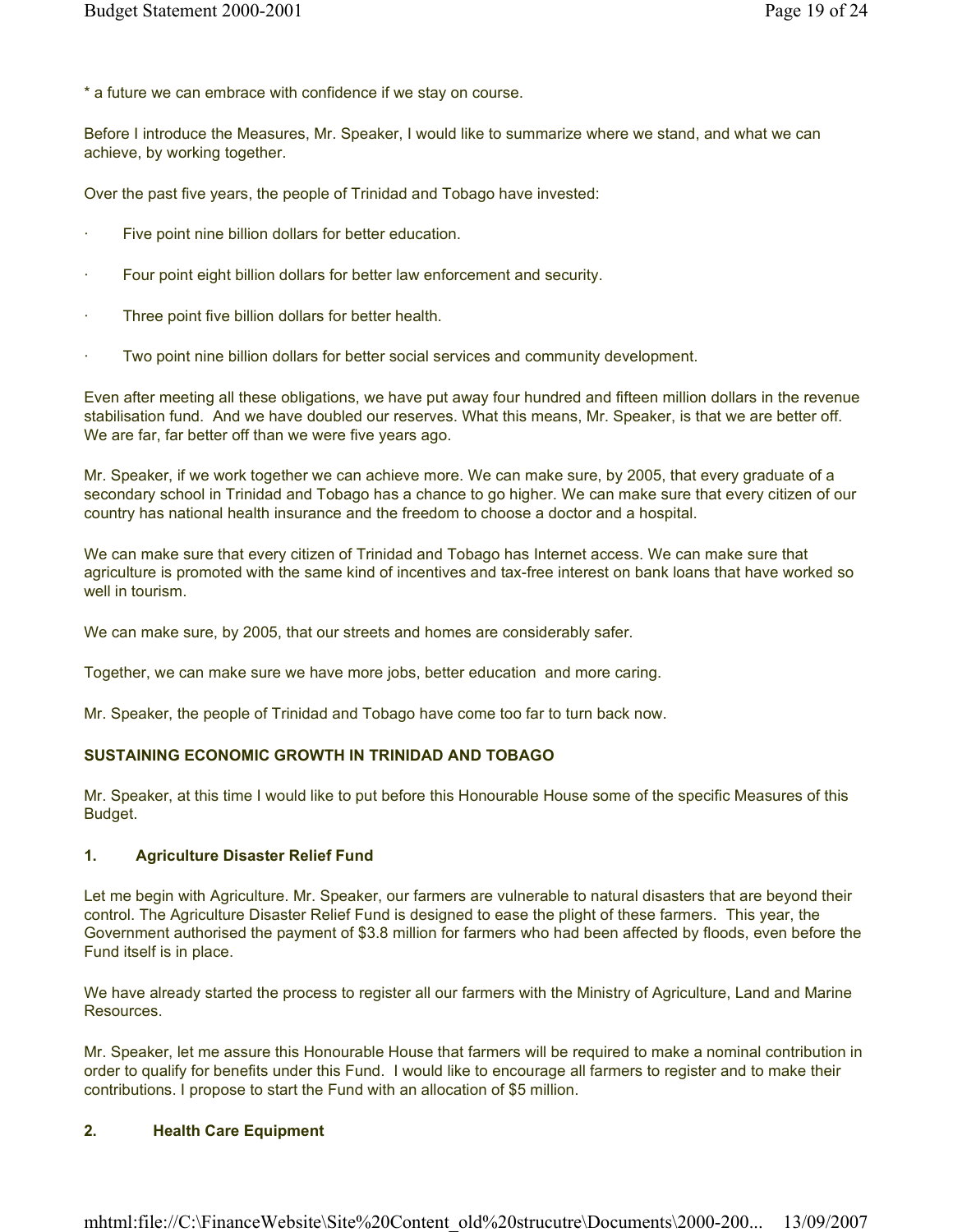Mr. Speaker, in my 1998/1999 Budget presentation I removed both Customs Duty and VAT from a number of items of health care equipment in an effort to alleviate the hardships faced by our physically challenged citizens. I propose to add wheelchairs and prescription spectacles, including contact lenses to this list. So that, effective immediately, wheelchairs and prescription spectacles and contact lenses will be exempt from both customs duty and VAT.

## 3. Approved Mortgages

In order to facilitate the acquisition of housing accommodation by first-time homeowners, I propose to increase the ceiling on loans under the approved mortgage-lending programme from \$300,000 to \$350,000 with effect from January 1, 2001.

Accordingly, I propose that the Stamp Duty exemption be increased to the new level of \$350,000.

### 4. The Green Fund

Mr. Speaker, as I have said before, protecting our environment is not an option; indeed, our future depends upon it. Therefore, I propose to establish a Green Fund to provide resources for communities, and Non-governmental Organisations throughout the country to carry out their own environmental projects. I wish to underscore that the introduction of this Fund does not relieve companies of their legal responsibility for the environment.

 This Fund will be financed through the introduction of a Levy of zero point one percent (0.1%) on Gross Sales or Receipts of a company doing business in Trinidad and Tobago. I especially wish to encourage community-based organisations to access the Fund to beautify, preserve and conserve their environment. The Green Fund will be established from income year 2001.

### 5. Support for Art, Culture and Sports

Mr. Speaker, our nation is gifted in the diversity of cultural expression and the arts generally. Our sporting talents are no secret either. We need to make a more concerted effort to assist them. There is also a need to create a greater awareness and demand for our cultural art-forms.

In order to stimulate a market for this, Government is providing an incentive to companies. This incentive is designed to encourage expenditure for the promotion of local art, local performing groups, artists, sportsmen and sporting events.

We want to promote greater appreciation of the work of local artists like Leroi Clarke, Pat Bishop, Carlisle Chang, Shastri Maharaj and emerging artists like Andy Jacob. We also want to encourage athletes to emulate Brian Lara, Dwight Yorke, and Ato Boldon.

Therefore, I propose a Tax Allowance of 150% of the expenditure incurred, up to a maximum of \$300,000 for companies promoting the arts, culture and sports. This measure will take effect from January 1, 2001.

#### 6. School to Work Apprenticeship Programme

This Government believes that we need to help our young people move smoothly from school to the world of work. We need the support and co-operation of the private sector in this initiative.

In order to broker a partnership between the private sector and our young people, I propose to introduce a separate Apprenticeship Allowance designed to encourage more companies to hire secondary and postsecondary students between the ages of 16 and 24, for short-term apprenticeship programmes. This programme is intended to provide these apprentices with relevant experience and exposure to the world of work.

Companies will be eligible for an allowance of 200% for all remuneration paid under such a programme, up to a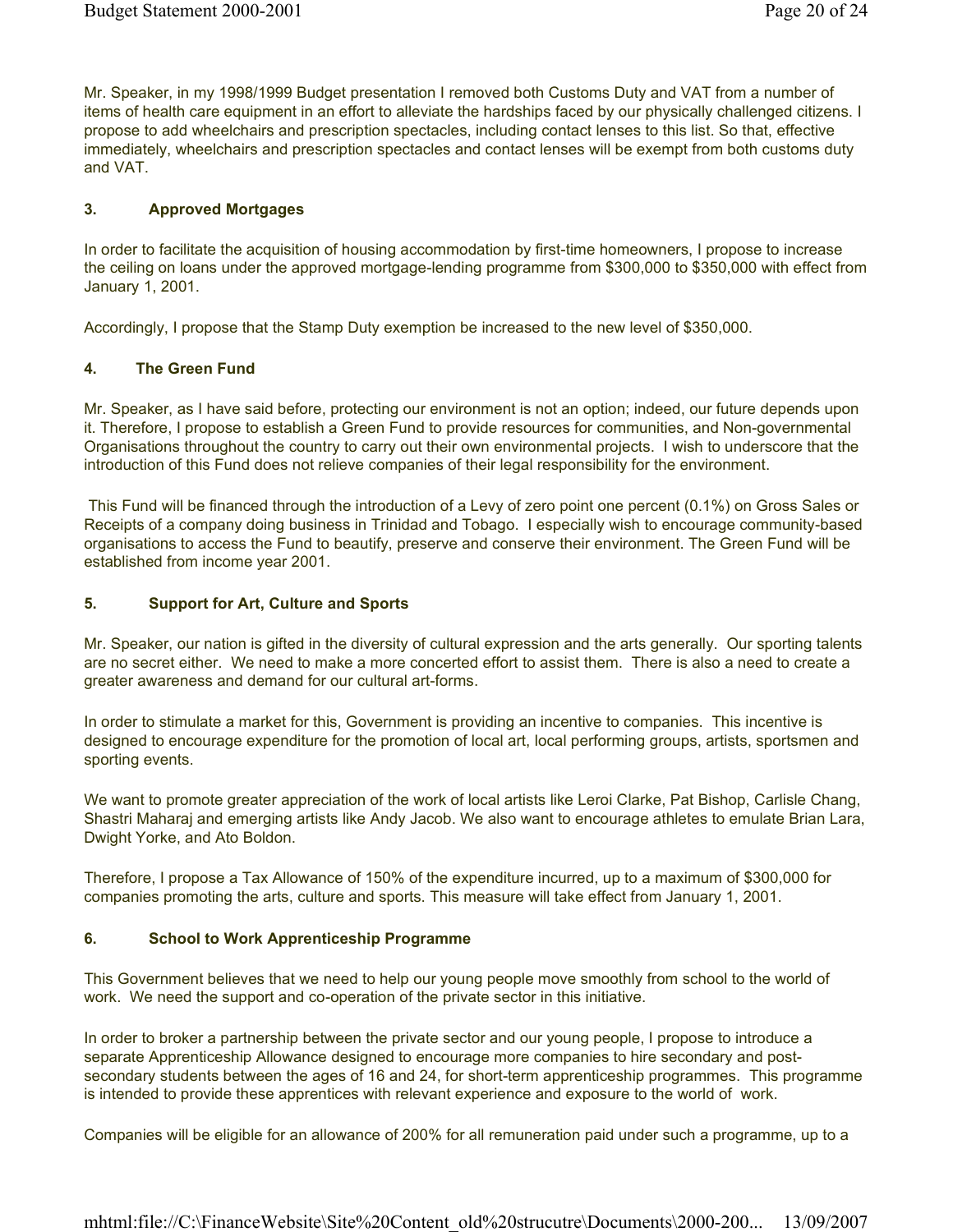maximum of 5% of the company's total wages and salaries bill for any one year. The Apprenticeship programme must be registered with the appropriate training authority and the expenditure certified by the company's auditors.

The period of the apprenticeship will be limited to a maximum of 6 months per apprentice. This measure will take effect from January 1, 2001.

#### 7. Internet Access

Mr. Speaker, today the Internet is the ultimate information source and communications tool. Beginning in the new school year, Government will provide free internet access to all schools and libraries with computers; and eventually to community centres and all public education institutions.

This initiative will ensure that every child, and as far as possible every citizen, has access to computers and the Net. Mr. Speaker, this is another step for Trinidad and Tobago into the world of e-business, e-commerce and eventually e-government. I propose to provide \$10 million to fund this initiative.

## 8. Senior Citizens

Mr. Speaker, one reason our country has done so well over the last five years is that we have taken care of our senior citizens. I propose, once again, to increase Old Age Pension, for the fourth time in five years. This budget provides an increase from its current level of \$620 per month to \$720 per month. I know that this extra \$100 per month will not eliminate all the worries of our senior citizens. But it gives them more security than they had before.

In effect, Mr. Speaker, this increase will achieve our goal of doubling the Old Age Pension from its level five years ago. In addition, I propose to raise the annual qualifying income ceiling for Old Age Pension from \$7,440 to \$8,640.

Mr. Speaker, 70,000 of our senior citizens will benefit from this increase. These measures will take effect from October 1st, 2000 and will cost an additional \$82 million.

# 9. Family Assistance

We believe, Mr. Speaker, that taking care of our families is not a matter of choice. As I have said before to abandon our children is to abandon our future.

Mr. Speaker, we propose to increase public assistance benefits. An individual will now receive \$222 a month. Benefits to a two-person household will now amount to \$428 a month. A three-person household will receive \$625 per month and a four-person household will receive \$720 per month. A single mother and child will now receive \$428 per month.

Furthermore, we propose to introduce a training allowance targetted at single mothers receiving public assistance. In addition to any public assistance they may already be receiving, single mothers will receive a grant of \$100 for every month that they are in training up to a maximum period of six months.

Mr. Speaker, I propose to provide an increase of 52 million dollars to fund these benefits. This Measure takes effect from October 1, 2000.

#### 10. Retired Public Servants

Mr. Speaker, last year this Government took up the plight of retired public servants. Before that their pension levels had not been increased for 14 years. Last year we increased the basic monthly pension by \$75 at the higher income level and by \$250 at the lower level.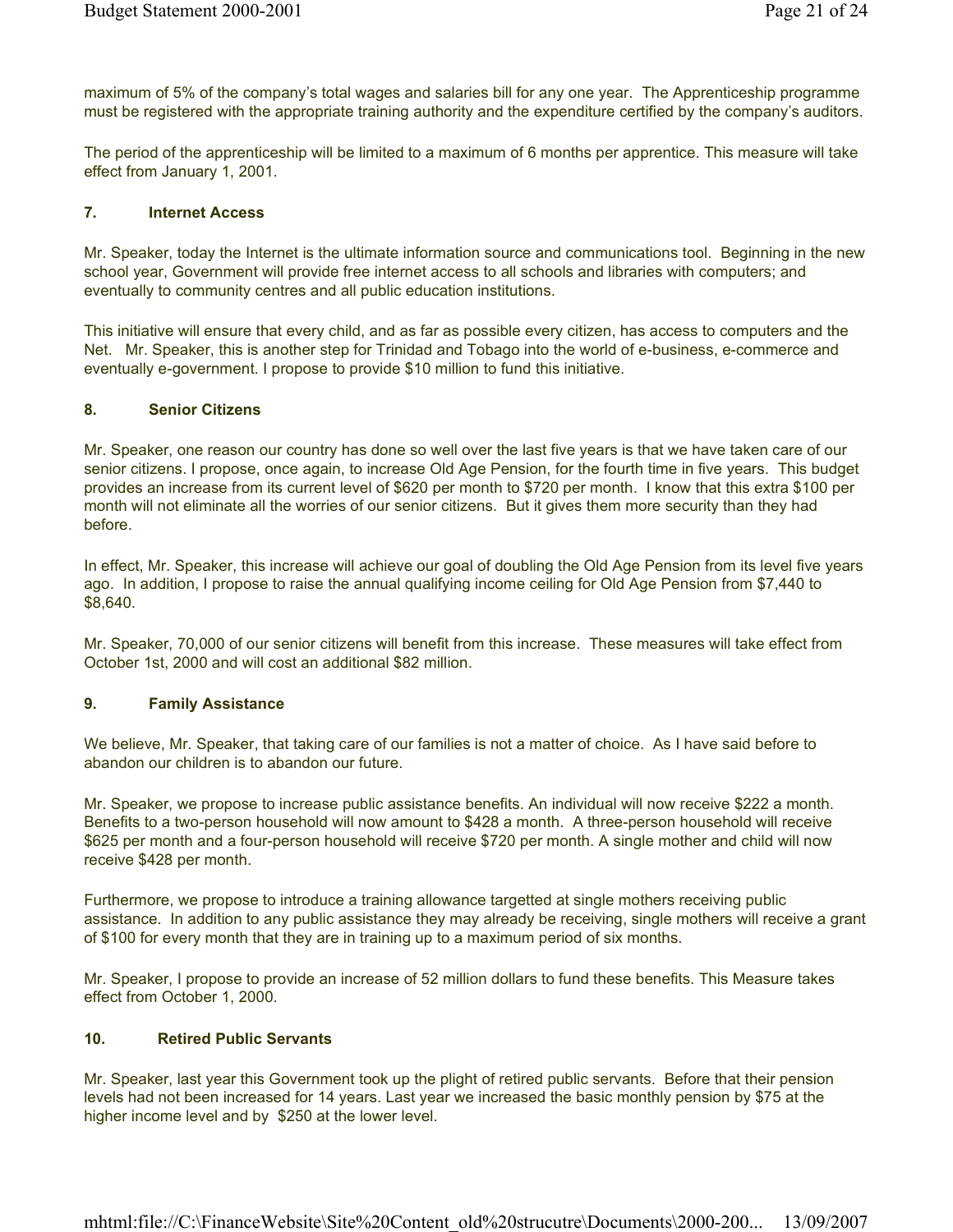For those retired public servants who receive pensions less than \$2,500 per month, I propose a further increase of \$150 per month. Mr. Speaker, that's \$400 within two years. This measure will benefit more than 15,000 retirees. I propose to allocate \$25 million for this measure, which will take effect from October 1, 2000.

## 11. Concession for Penalty and Interest

Mr. Speaker, even as we reform and simplify the tax system, we must address the problem of defaulters. We need to bring them back into the system. I propose to purge the system and provide a one-off opportunity to defaulting taxpayers to bring their status up to date in the shortest time.

I, therefore, offer with immediate effect, a one time Concession to all Taxpayers who have not filed their tax returns or have not paid their taxes. All taxpayers with liabilities in respect of Income Tax, Corporation Tax, Business Levy and VAT due on or before December 31, 1999 and which are still outstanding, will benefit from this **Concession** 

The Concession is the waiver of penalty and interest on the amounts due and the waiver of the penalty for late filing of returns. The principal amounts must be paid and the outstanding returns must be filed before April 30, 2001 for Taxpayers to benefit from this Concession.

To reinforce this measure and to promote compliance, I propose to increase the interest on arrears to 20 percent upon the expiration of this Concession. This Measure will allow the Board of Inland Revenue to proceed with a clean slate.

#### 12. Small Business

Mr. Speaker, we expect the small business sector to play an increasing role in creating employment opportunities, and thus provide a more equitable distribution of the national wealth. To further support small business, therefore, I propose to increase the tax credit for approved Small Business Companies from 15 percent to 25 percent of the chargeable profits of such companies.

Mr. Speaker, the effective tax rate for Approved Small Business Companies will be only 10 percent. This measure will take effect from January 1, 2001.

# 13. Filing of Tax Returns

Mr. Speaker, in 1998, we made it optional for individuals earning less than \$50,000 from salaried income only to file an income tax return. This measure was designed to ease the burden on the taxpayer as well as allow the Board of Inland Revenue to devote more resources to its compliance and enforcement efforts.

I propose to extend this option with effect from income year 2001 to all individuals earning salaried income only, regardless of the amount of income. In essence, all individuals earning salaried income only will not be required to file an income tax return with the Board of Inland Revenue.

It will be the responsibility of the employers to ensure that all appropriate deductions are made at source. Since the onus will be on employers, they must ensure that proper deductions are made and paid to the Board of Inland Revenue in order to avoid penalties.

This measure will allow the Board of Inland Revenue to concentrate on its compliance and collections capabilities. For instance, by February 28, 2001 the Board of Inland Revenue will be able to accept TD4 Certificates electronically and reconcile payments automatically.

## 14. Business Levy

Since assuming office, this Government has reduced the Business levy from 0.5 percent to 0.25 percent. I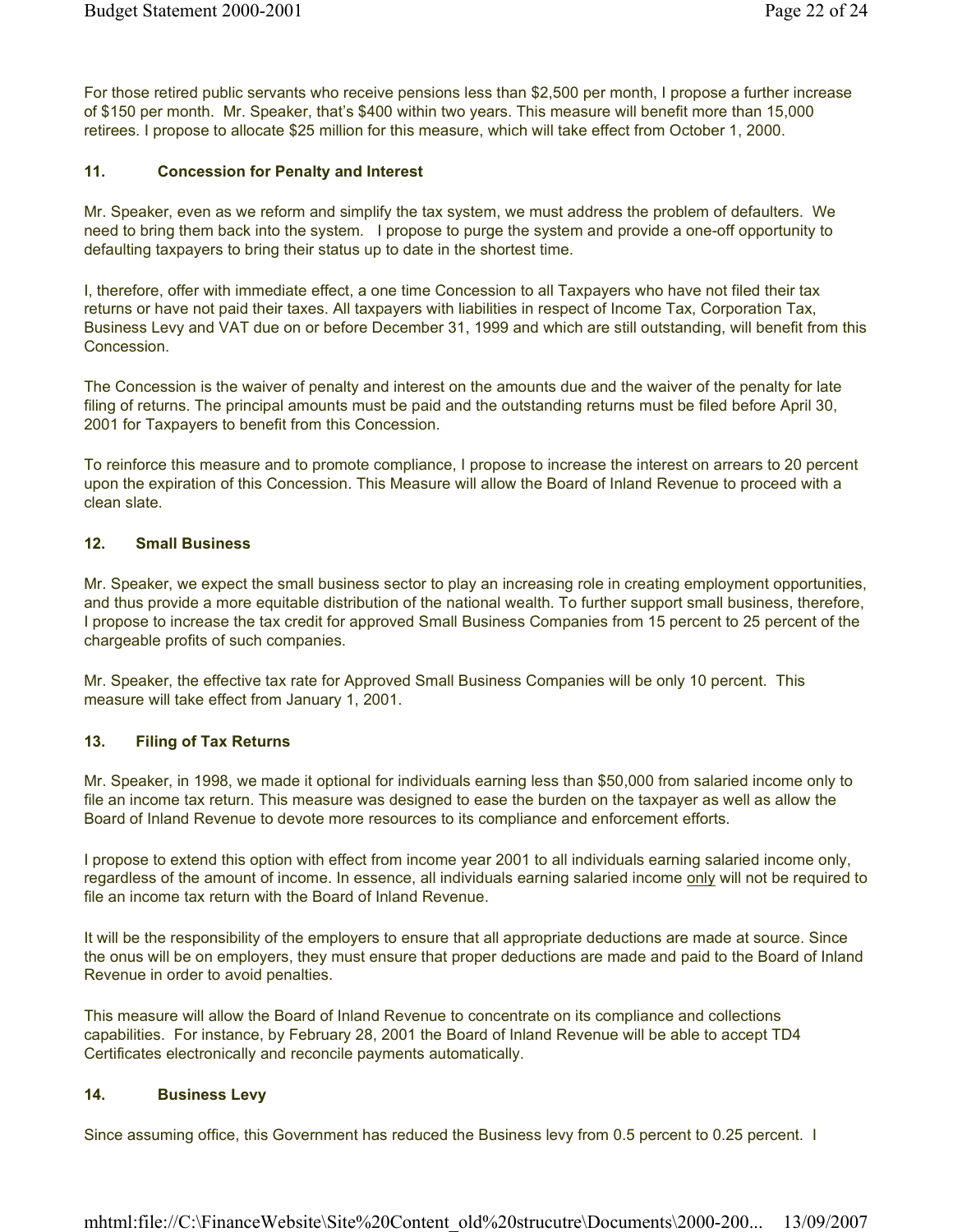propose that the Business Levy be reduced further to 0.2 percent with effect from the year of income 2001. The revenue foregone from this measure is estimated at \$16 Million.

# 15. Tax on Interest Income

In order to strengthen the domestic savings effort, and to fuel growth and development of our new economy, I propose to reduce the tax on interest income from its current level of 10 percent to 5 percent with effect from the year of income 2001. This measure will cost the Treasury an estimated \$48 million in foregone revenue.

### 16. Basic Personal Tax Allowance

Mr. Speaker, over the last five years Government has taken a number of steps to simplify the tax system, and at the same time, reduce taxes.

Mr. Speaker, over the past five years this Government increased the personal allowance for individuals from \$12,000 to \$20,000. I propose to increase this even further to \$25,000.

Mr. Speaker, to give even more assistance to our citizens, 60 years and over, I propose also to increase their personal allowance from \$20,000 to \$30,000. The revenue foregone from these measures is estimated at \$55 million. These measures will take effect from the year of income 2001.

### FISCAL OPERATIONS 2001

Mr. Speaker, now that we have outlined the Measures, let me speak briefly on our fiscal operations.

Mr. Speaker, in preparing this budget, I have assumed an oil price of twenty-two U.S. dollars per barrel. Our projected revenue from all sources is thirteen billion, six hundred and thirty-one million dollars. Based on those projected revenues, I proposed to spend thirteen billion, four hundred and forty-eight million dollars. I have therefore allocated:

- Two billion, one hundred and eleven million dollars, for better quality education
- · One billion, two hundred and seventy-two million dollars for better law enforcement and security
- · One billion and fifty six million dollars for better health care
- · Nine hundred and thirty-five million dollars for better social services and community development.

After meeting all our projected expenditures, we will generate a surplus of one hundred and eighty-two million dollars.

Mr. Speaker, as I have said before, this Budget is about Building Trinidad and Tobago For a Better Future:

- More jobs
- **Better education**
- More caring

Mr. Speaker, you know what I am going to say: The people of Trinidad and Tobago have come too far to turn back now. Mr. Speaker, I beg to move.